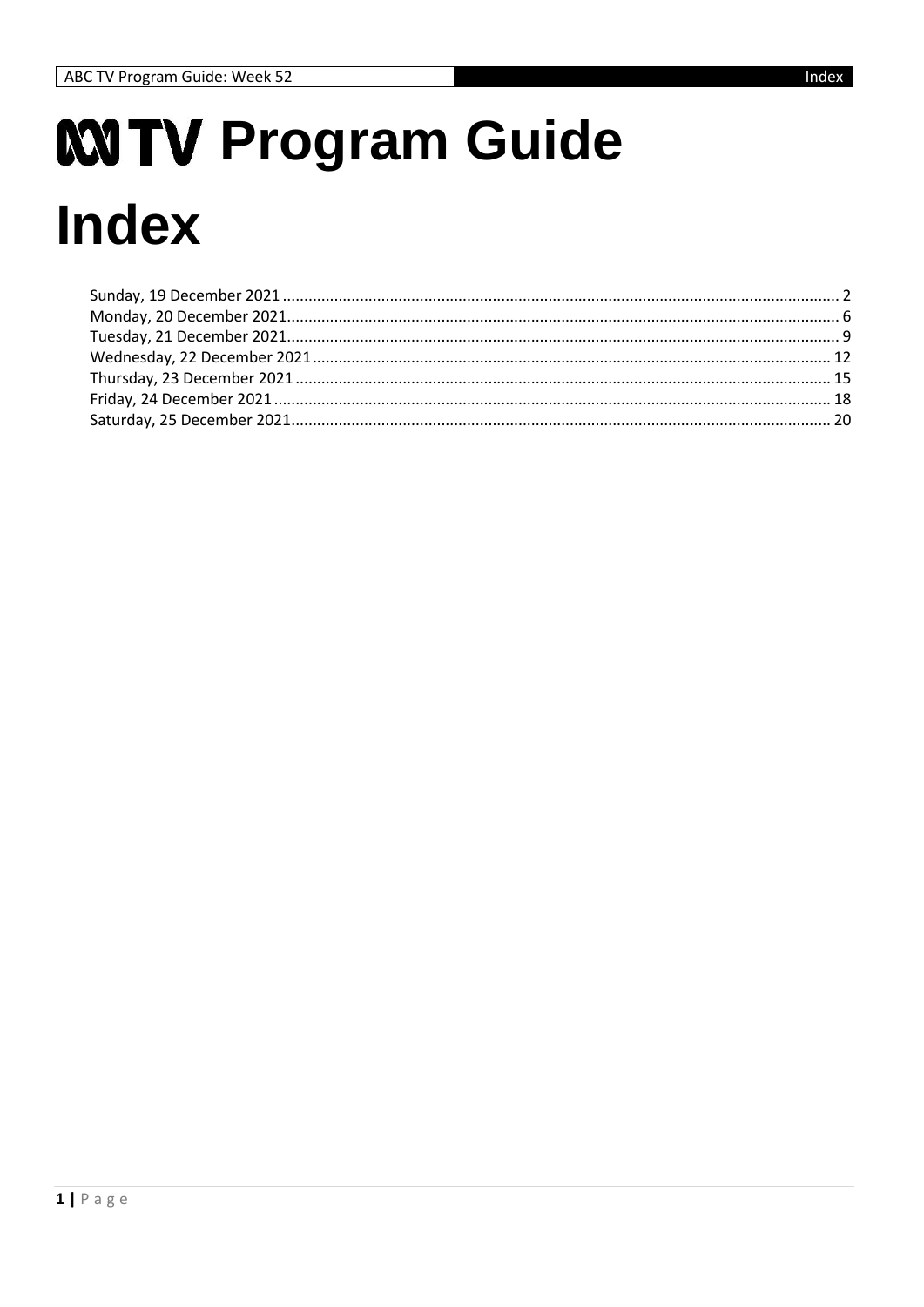## <span id="page-1-0"></span>**Sunday, 19 December 2021**

| 6:00am  | rage<br>(CC, PG)<br>Keep the party vibe going with wall-to-wall music videos, from new releases to classics<br>and the long-forgotten.                                                                                                                                                               |
|---------|------------------------------------------------------------------------------------------------------------------------------------------------------------------------------------------------------------------------------------------------------------------------------------------------------|
| 7:00am  | <b>Weekend Breakfast</b><br>(CC)<br>Ease into your Sunday with an intelligent and engaging mix of news, updated<br>information, in-depth analysis, interviews, politics, sport and weather. Presented by<br>Kirsten Aiken and David Lipson.                                                          |
| 11:00am | <b>Compass: Sacred Space - Grace Karskens</b><br>(CC,AD,Repeat,G)<br>Geraldine Doogue seeks powerful connection with prominent Australians through an<br>investigation of their sacred space and what it means to them. Here historian Grace<br>Karskens introduces her special place.               |
| 11:30am | Songs Of Praise: Christmas In Winchester<br>(CC, Repeat, G)<br>Songs of Praise presenters each choose their favourite carol and some are sung by<br>candlelight in Winchester to celebrate Christmas. Sean Fletcher visits the Hospital of St<br>Cross to hear about their tradition.                |
| 12:00pm | <b>ABC News at Noon</b><br>(CC)<br>Miriam Corowa presents the latest from ABC News, following today's top stories and<br>coverage of events as they unfold. Plus original reporting, expert analysis and all the<br>updated news, sport, weather and information you need.                           |
| 12:30pm | <b>Landline Summer</b><br>(CC)<br>This summer Pip Courtney and the Landline team look back at some of the best stories<br>from across rural and regional Australia, meeting interesting people and discussing food,<br>produce, livestock, innovation and more.                                      |
| 1:00pm  | <b>Rugged Paradise: The Abrolhos Islands</b><br>(CC, Repeat)<br>60kms off the WA coast in the Indian Ocean, is an archipelago of 122 islands with a dark,<br>rich history dating back 150 years before Captain Cook. The Houtman Abrolhos Islands<br>are isolated, stunning, pristine but dangerous. |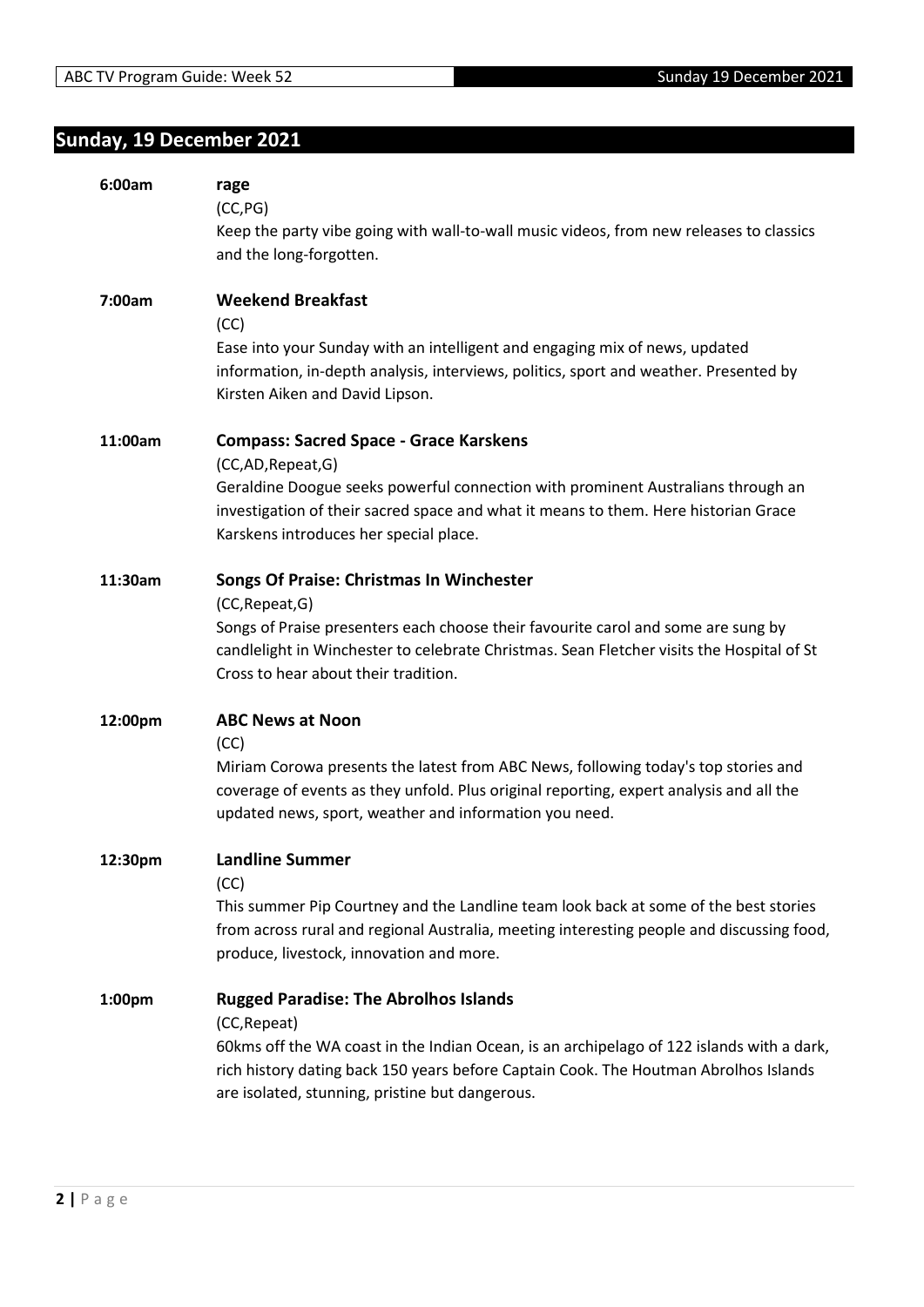| 1:30pm | <b>Gardening Australia: Christmas Special</b> |
|--------|-----------------------------------------------|
|--------|-----------------------------------------------|

(CC,AD,Repeat,G)

Gardening Australia celebrates the holiday season as Costa Georgiadis visits Jimmy and Jane Barnes at home, Clarence Slockee transforms a boggy spot into a rain garden, and Jerry Coleby-Williams explores fragrant frangipani.

**2:30pm Nigella's Christmas Table** (CC,Repeat,G) Nigella decamps to the countryside against a backdrop of crackling log fires and sparkling lights. Nigella shares her tips for relaxed entertaining, bringing new and festive flavours to familiar and traditional fare.

#### **3:30pm Magical Land Of Oz: Land**

(CC,AD,Repeat,G)

We move from the continent's snow-covered peaks to its ancient rainforests and tropical savannahs, discovering how its animals have learnt to thrive across the continent's harsh and beautiful extremes.

#### **4:40pm Everyone's A Critic: Art Gallery Of New South Wales (Part 2)**

(CC,Repeat,PG,Aboriginal and Torres Strait Islander viewers are advised that the following program contains images and voices of people who have died) Everyday Aussies-turned art critics return to the Art Gallery of New South Wales. J-Maine and Levi, Alexander and Rudo, Juliette and Rick, Harry and Maurice and Maria and Monique cast their eye and opinions over the artwork.

#### **5:05pm Art Works**

#### (CC,Repeat)**Final**

Art Works is dedicated to exploring the full spectrum of the arts in Australia. Hosted by arts broadcaster Namila Benson, Art Works will reset the national artistic conversation featuring a palette of ideas for everyone.

#### **5:35pm Antiques Roadshow: Eltham Palace 3**

(CC,G)

The Roadshow comes from Eltham Palace, an art deco gem in the leafy suburbs of south London. On a hazy summer's day, the crowds turn out in force bringing their family treasures with them.

**6:35pm Quentin Blake's Clown** (CC,Repeat,G) The adventures of a little toy clown who has been thrown away. On Christmas Eve, Clown goes on an exciting journey to find a new home for himself and his friends.

# **7:00pm ABC News Sunday**

(CC)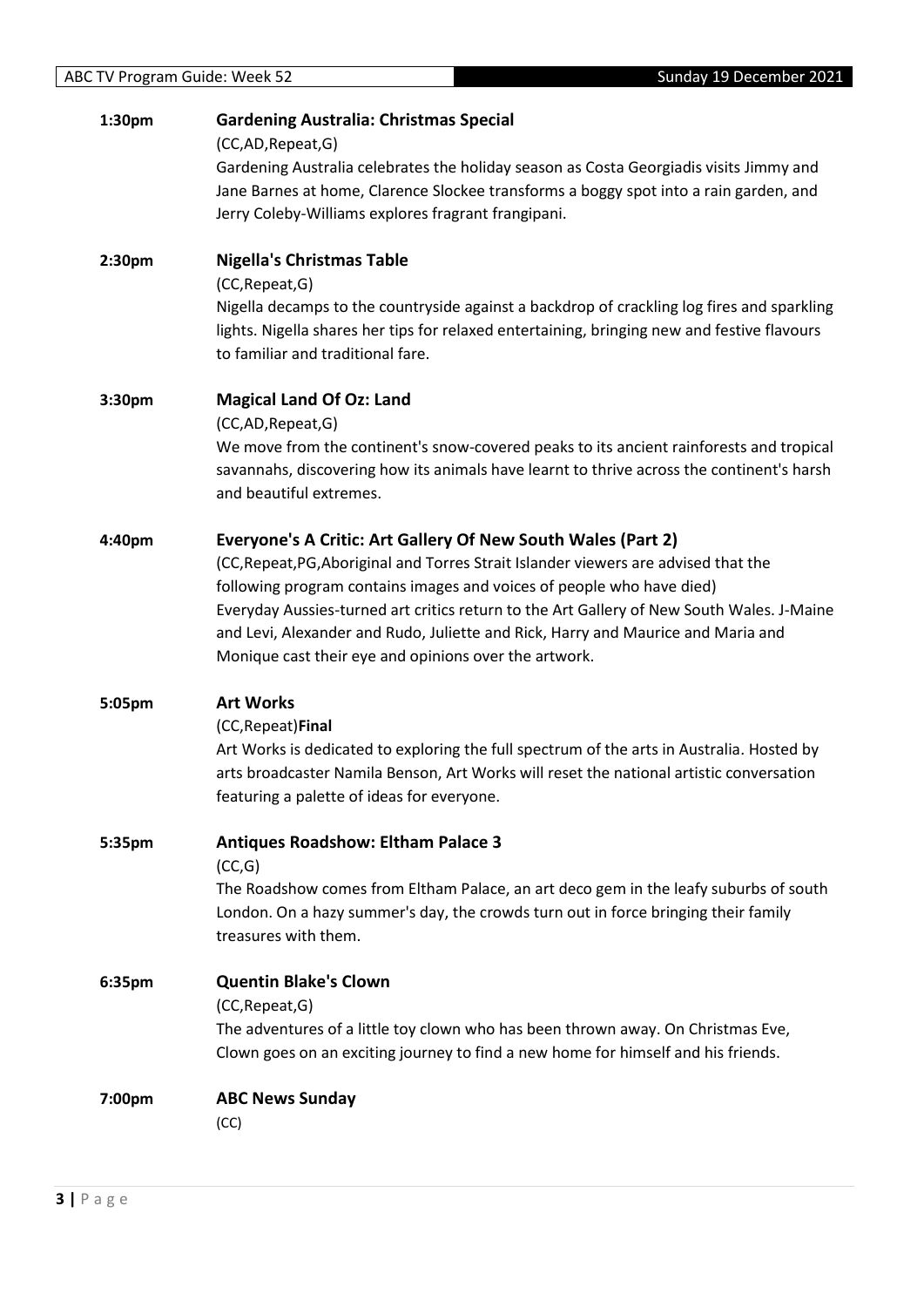| 7:40pm  | Death In Paradise: Beyond The Shining Sea (Part Two)                                      |
|---------|-------------------------------------------------------------------------------------------|
|         | (CC,AD,Repeat,M,Violence)                                                                 |
|         | In the second episode of this two-part special, the Honore police team are left stunned   |
|         | by another murder which is connected to the Tiana case.                                   |
| 8:40pm  | Anthony                                                                                   |
|         | (CC, M, Adult Themes)                                                                     |
|         | From BAFTA Award-winning writer Jimmy McGovern, this powerful feature examines the        |
|         | impact of the murder of black teenager Anthony Walker by exploring what may have          |
|         | happened had he not been murdered.                                                        |
| 10:10pm | Doc Martin: Mysterious Ways                                                               |
|         | (CC, Repeat, M, Adult Themes)                                                             |
|         | Martin & Louisa face the challenge of living happily together with their baby James       |
|         | Henry after having therapy to save their marriage. Meanwhile wedding bells ring for PC    |
|         | Penhale.                                                                                  |
| 10:55pm | <b>Harrow: Hic Sunt Dracones</b>                                                          |
|         | (CC, Repeat, M, Adult Themes, Violence)                                                   |
|         | A human arm in a dead crocodile leads Harrow and Dass to Far North Queensland,            |
|         | battling crocs and crooks in their pursuit of the truth.                                  |
| 11:50pm | <b>Talking Heads: Miss Fozzard Finds Her Feet</b>                                         |
|         | (CC, Repeat, PG)                                                                          |
|         | Miss Fozzard has a new chiropodist, Mr. Dunderdale, though technically he's retired.      |
|         | Their weekly appointments soon raise the tricky question of who is treating whom.         |
| 12:30am | <b>Silent Witness: Death Maker (Part One)</b>                                             |
|         | (CC, Repeat, M, Adult Themes, Violence)                                                   |
|         | A shocking incident on a suburban street brings back painful memories for Jack. As a      |
|         | member of the victim's family seeks justice of their own, forensic evidence suggests the  |
|         | involvement of a Northern Irish terror group.                                             |
| 1:30am  | rage                                                                                      |
|         | (MA, Rage Warning - Adult Themes, Coarse Language, Drug Use, Horror, Nudity, Sex          |
|         | References, Violence)                                                                     |
|         | Australia's longest running music TV show, rage is home to the biggest vault of music     |
|         | videos from a diverse range of artists, genres and eras. We curate the best clips of all  |
|         | time to surprise and entertain you for hours.                                             |
| 3:30am  | Hive: The Woman And The Car                                                               |
|         | (CC, Repeat, M, Adult Themes)                                                             |
|         | Thirty-five years after artist Margaret Dodd released This Woman is Not a Car (1982),     |
|         | Kate Blackmore revisits her seminal feminist film in the city and the car that shaped it. |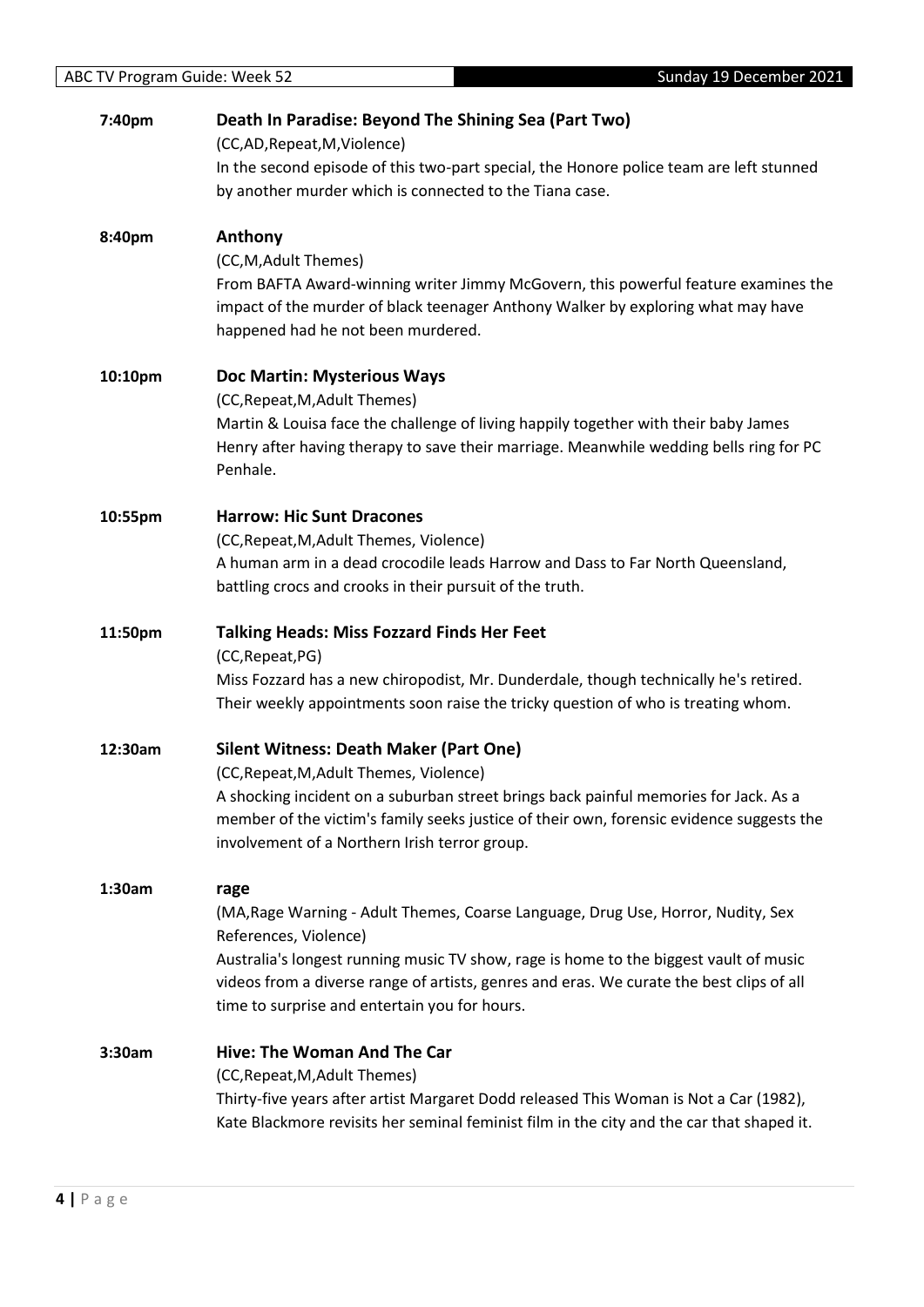# **4:00am Death In Paradise: Beyond The Shining Sea (Part Two)** (CC,AD,Repeat,M,Violence) In the second episode of this two-part special, the Honore police team are left stunned by another murder which is connected to the Tiana case.

#### **5:00am Gardening Australia: Sustainable Townhouse & Pretty Perennials**

(CC,AD,Repeat,G)

Jane Edmanson visits a perennial paradise, Clarence Slockee has a native plant for every situation, Tino Carnevale gives a manure masterclass, Millie Ross meets a botanic garden team dedicated to protecting wildlife.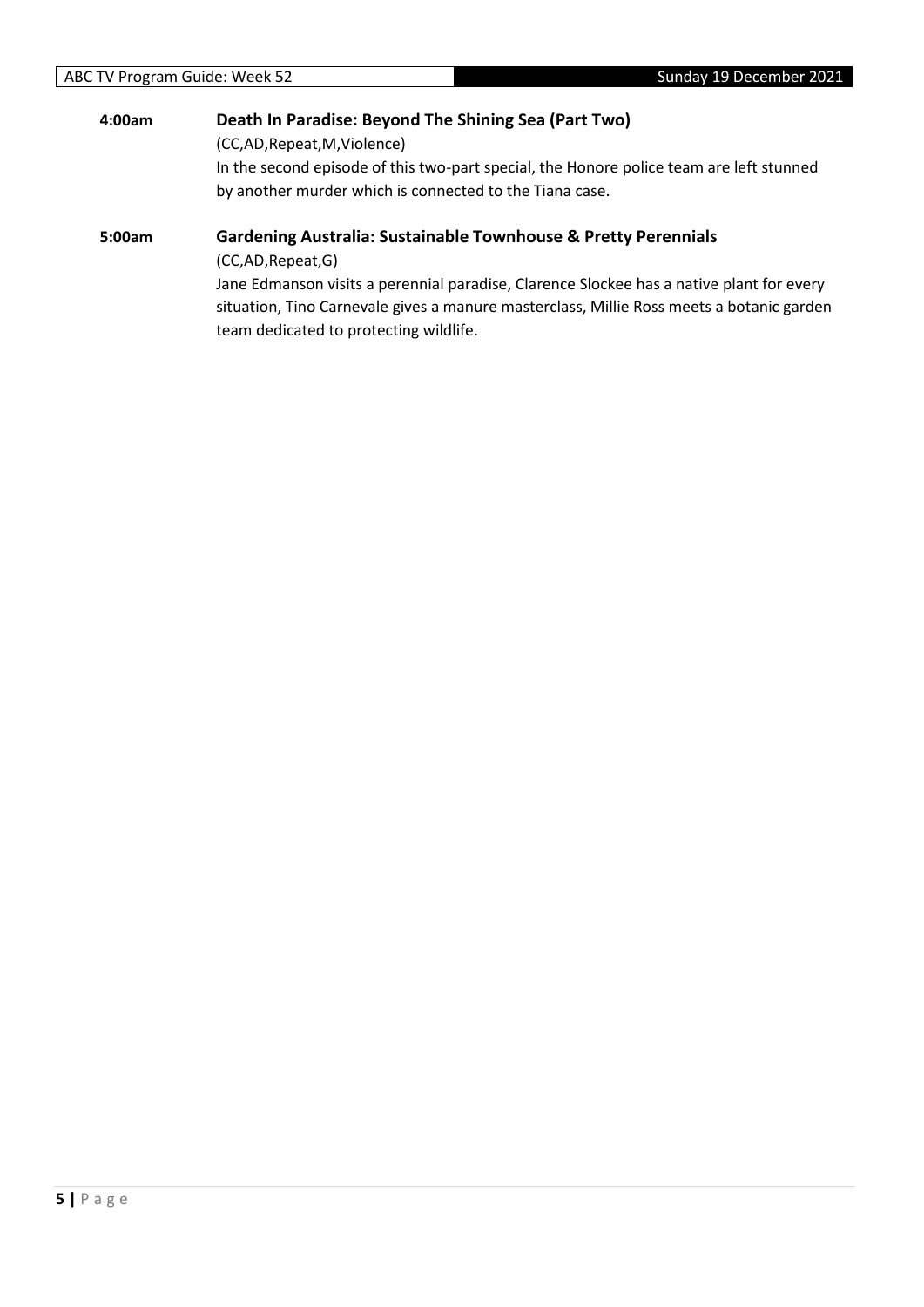## <span id="page-5-0"></span>**Monday, 20 December 2021**

| 6:00am             | <b>News Breakfast</b>                                                                        |
|--------------------|----------------------------------------------------------------------------------------------|
|                    | (CC)                                                                                         |
| 9:00am             | <b>ABC News Mornings</b>                                                                     |
|                    | (CC)                                                                                         |
| 10:00am            | <b>The Great Acceleration</b>                                                                |
|                    | (CC, Repeat, PG) Final                                                                       |
| 11:05am            | <b>The Heights</b>                                                                           |
|                    | (CC, Repeat, PG)                                                                             |
| 11:30am            | <b>The Heights</b>                                                                           |
|                    | (CC, Repeat, PG)                                                                             |
| 12:00pm            | <b>ABC News At Noon</b>                                                                      |
|                    | (CC)                                                                                         |
| 1:00 <sub>pm</sub> | <b>The Larkins</b>                                                                           |
|                    | (CC,M,Sexual References)                                                                     |
| 2:00pm             | Glitch                                                                                       |
|                    | (CC, Repeat, M, Coarse Language, Violence)                                                   |
| 3:00pm             | <b>ABC News Afternoons</b>                                                                   |
|                    | (CC)                                                                                         |
| 4:10pm             | <b>Think Tank</b>                                                                            |
|                    | (CC, Repeat, PG)                                                                             |
| 5:10pm             | <b>Grand Designs</b>                                                                         |
|                    | (CC,AD,Repeat,PG)                                                                            |
| 5:55pm             | <b>Julia Zemiro's Home Delivery</b>                                                          |
|                    | (CC, Repeat, PG)                                                                             |
| 6:30pm             | <b>Movin' To The Country: Orana, NSW</b>                                                     |
|                    | (CC,AD, Repeat, G)                                                                           |
|                    | Craig sets off to Nyngan in the Orana region of central west NSW to meet two former big      |
|                    | city lawyers who run a national legal enterprise from home, while also inventing a brand-    |
|                    | new species of cow in their lunchtime.                                                       |
| 7:00pm             | <b>ABC News</b>                                                                              |
|                    | (CC)                                                                                         |
| 7:30pm             | <b>Outback Ringer</b>                                                                        |
|                    | (CC,AD, Repeat, PG, This program contains animal treatment that may concern some<br>viewers) |
|                    | When Liz chases an aggressive bull, the roles are reversed as she becomes the one that's     |
|                    | being hunted. In the high-stress situation the Cooks face-off in an argument.                |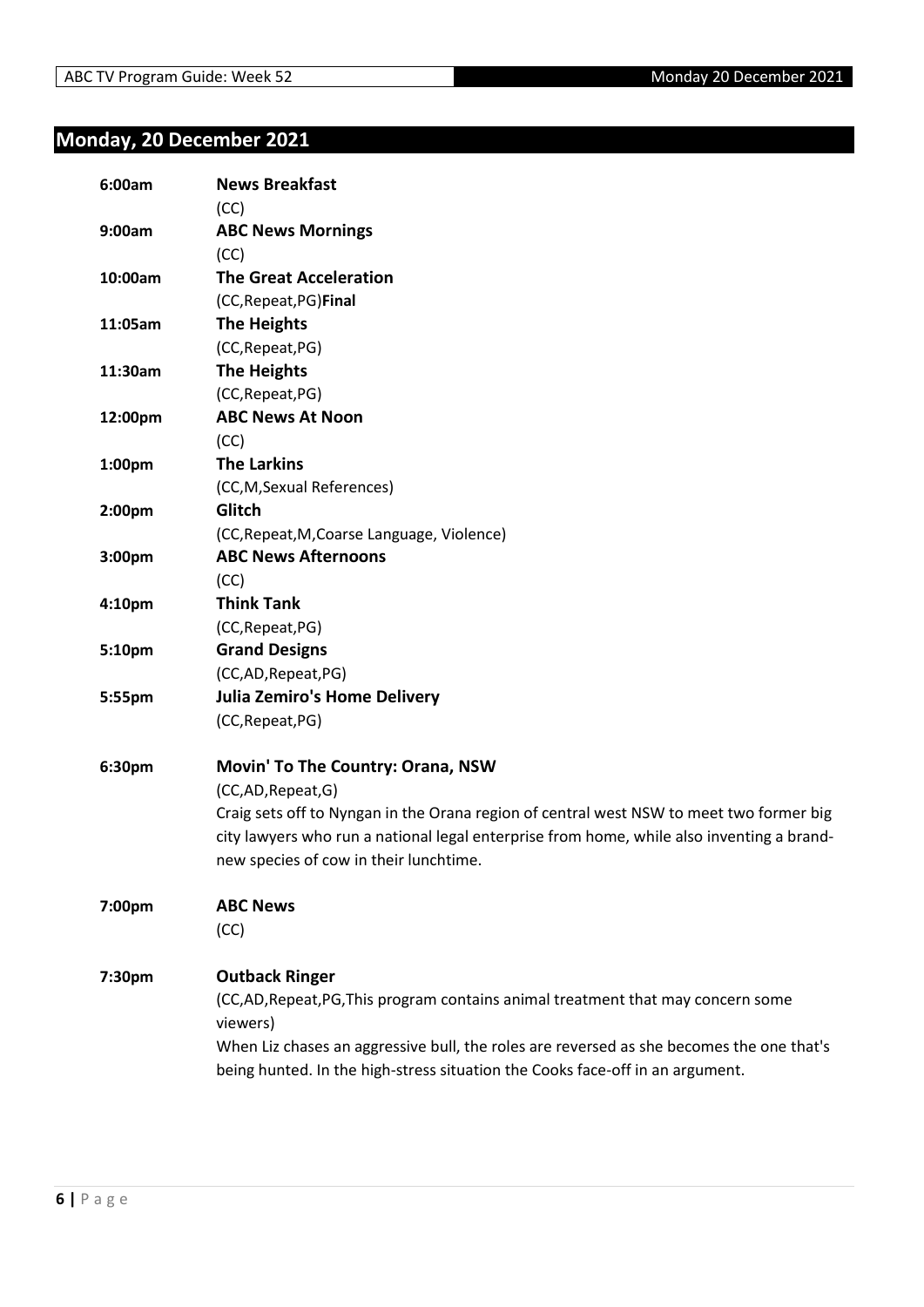| 8:00pm  | <b>Australian Story Summer Series</b>                                                        |
|---------|----------------------------------------------------------------------------------------------|
|         | (CC,AD, Repeat)                                                                              |
|         | Unique and outrageous, Jeanne Little was the comedy dah-ling of daytime television in        |
|         | the '70s and '80s. Four months after her death from Alzheimer's, daughter Katie reveals      |
|         | some intimate family secrets.                                                                |
|         |                                                                                              |
| 8:30pm  | The Royal Edinburgh Military Tattoo: Celebrating 70 Years                                    |
|         | (CC,G)                                                                                       |
|         | A special look back at the Royal Edinburgh Military Tattoo's rich 70-year history revisiting |
|         | many of the standout moments.                                                                |
|         |                                                                                              |
| 9:45pm  | Nigella's Cook, Eat, Repeat Christmas Special                                                |
|         | (CC,AD,Repeat,G)                                                                             |
|         | In a festive special Nigella brings joy, warmth and sparkle to the season. She indulges in a |
|         | little kitchen table tourism with mouth-watering food from near and far to brighten up       |
|         | dark days.                                                                                   |
|         |                                                                                              |
| 10:45pm | <b>Secrets of Althorp with Charles Spencer</b>                                               |
|         | (CC, Repeat)                                                                                 |
|         | Charles Spencer, Earl, historian and brother of Princess Diana invites an archaeological     |
|         | dig to Althorp, his historical home, in search of a lost Anglo Saxon village.                |
|         |                                                                                              |
| 11:35pm | <b>Call The Midwife: Christmas Special</b>                                                   |
|         | (CC,AD,Repeat,PG)                                                                            |
|         | It's 1963, the nuns and nurses of Nonnatus House face the challenge of the coldest           |
|         | winter in 300 hundred years, as well as having to provide the best possible care for their   |
|         | patients.                                                                                    |
|         |                                                                                              |
| 12:55am | <b>EXPOSED: The Case Of Keli Lane: Missing To Murder</b>                                     |
|         | (CC, Repeat, M, Coarse Language)                                                             |
|         | Award winning investigative journalists Caro Meldrum-Hanna and Elise Worthington             |
|         | continue to pry open the police investigation into the mysterious disappearance of Keli      |
|         | Lane's baby Tegan, making surprising discoveries.                                            |
| 1:55am  | rage                                                                                         |
|         | (MA, Rage Warning - Adult Themes, Coarse Language, Drug Use, Horror, Nudity, Sex             |
|         | References, Violence)                                                                        |
|         | Australia's longest running music TV show, rage is home to the biggest vault of music        |
|         | videos from a diverse range of artists, genres and eras. We curate the best clips of all     |
|         | time to surprise and entertain you for hours.                                                |
|         |                                                                                              |
| 4:30am  | <b>Catalyst: Meet The Avatars</b>                                                            |
|         | (CC, Repeat, PG)                                                                             |
|         | In the series return of Catalyst, Biomedical engineer Dr Jordan Nguyen examines virtual      |
|         | reality & how it could transform the way we learn & travel. He also meets some of the        |
|         | most life-like avatars scientists are creating.                                              |
|         |                                                                                              |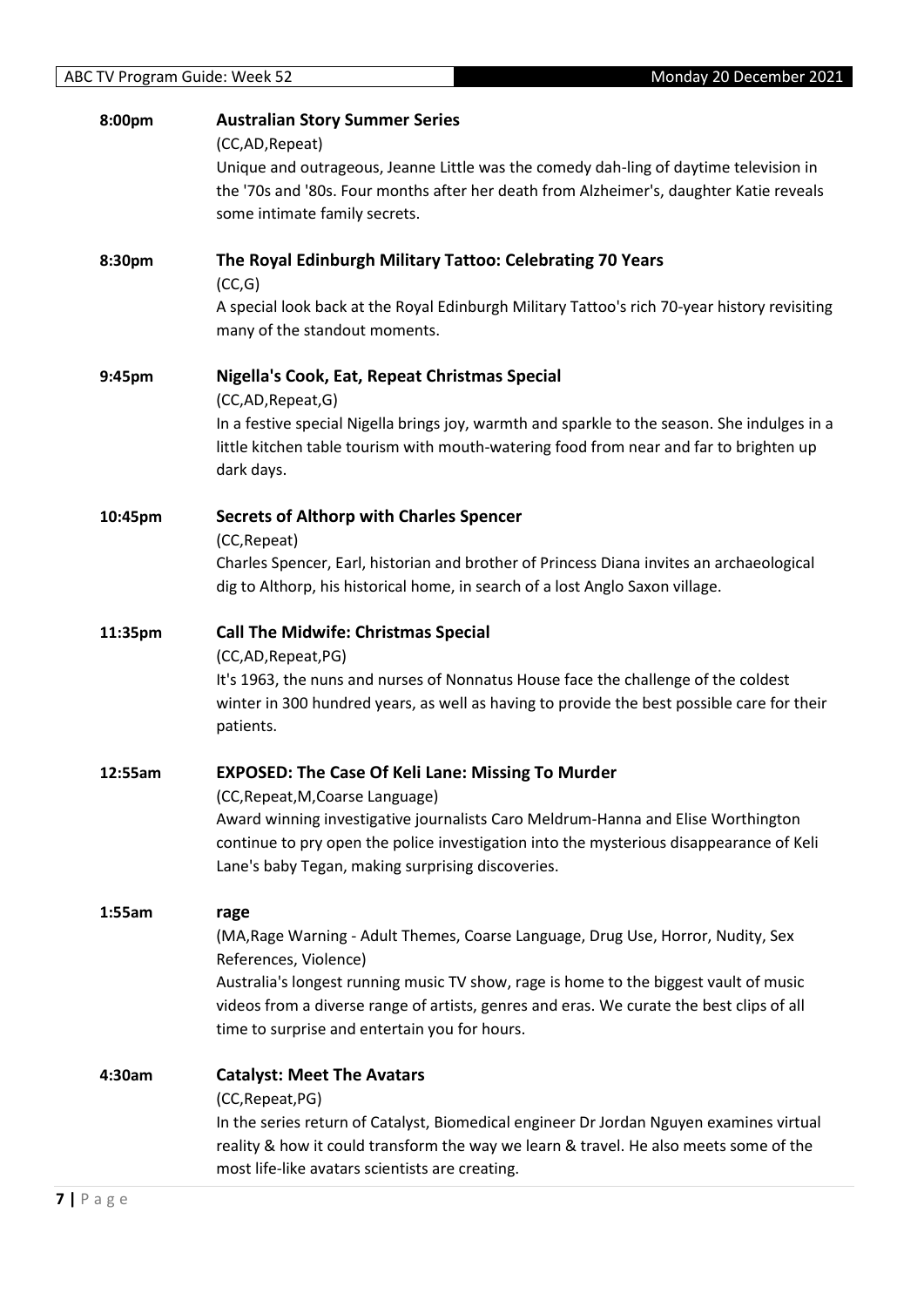#### **5:25am Short Cuts To Glory: Matt Okine vs Food: The Basics**

(CC,Repeat,G)

Jill Dupleix shows Matt how to cook the perfect roast lamb; Mark LaBrooy shows how to master a poached egg; Mitch Orr discusses the ins-and-outs of buying knifes; baking guru Katherine Sabbath pimps a cake.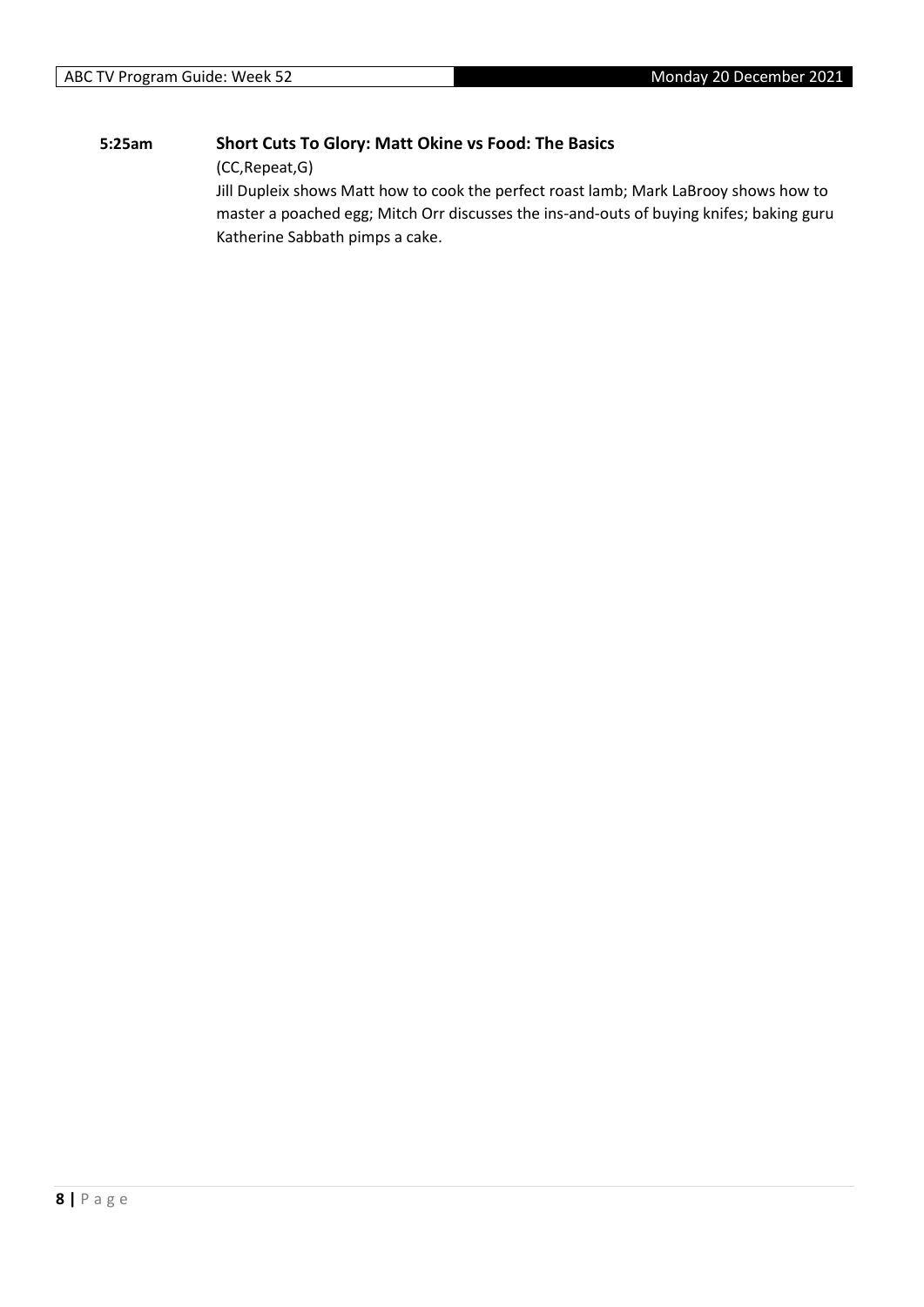## <span id="page-8-0"></span>**Tuesday, 21 December 2021**

| 6:00am  | <b>News Breakfast</b>                                                                 |
|---------|---------------------------------------------------------------------------------------|
|         | (CC)                                                                                  |
| 9:00am  | <b>ABC News Mornings</b>                                                              |
|         | (CC)                                                                                  |
| 10:00am | <b>Antiques Roadshow</b>                                                              |
|         | (CC, Repeat, G)                                                                       |
| 11:00am | <b>The Heights</b>                                                                    |
|         | (CC, Repeat, PG)                                                                      |
| 11:30am | The Heights                                                                           |
|         | (CC, Repeat, PG)                                                                      |
| 12:00pm | <b>ABC News At Noon</b>                                                               |
|         | (CC)                                                                                  |
| 1:00pm  | Us                                                                                    |
|         | (CC, Repeat, M, Coarse Language, Drug Use)                                            |
| 2:00pm  | Glitch                                                                                |
|         | (CC, Repeat, M, Adult Themes, Coarse Language, Violence) Final                        |
| 3:00pm  | <b>ABC News Afternoons</b>                                                            |
|         | (CC)                                                                                  |
| 4:15pm  | <b>Think Tank</b>                                                                     |
|         | (CC, Repeat, PG)                                                                      |
| 5:10pm  | <b>Grand Designs</b>                                                                  |
|         | (CC,AD,Repeat,G)                                                                      |
| 6:00pm  | Julia Zemiro's Home Delivery: Maggie Beer                                             |
|         | (CC, Repeat, G)                                                                       |
|         | The kitchen Maggie Beer made famous in The Cook and the Chef may be in the heart of   |
|         | the Barossa Valley, but our most beloved foodie meets up with Julia where she grew up |
|         | in Sydney's Lakemba.                                                                  |
| 6:30pm  | Movin' To The Country: South East Tasmania                                            |
|         | (CC,AD,Repeat,G)                                                                      |
|         | The team is in south-east Tasmania where Halina checks out the 3 Capes Walk, Craig    |
|         | visits a disused rail tunnel turned mushroom farm and Kristy meets a family creating  |
|         | locally made fashion from superfine merino wool.                                      |
| 7:00pm  | <b>ABC News</b>                                                                       |
|         | (CC)                                                                                  |
|         |                                                                                       |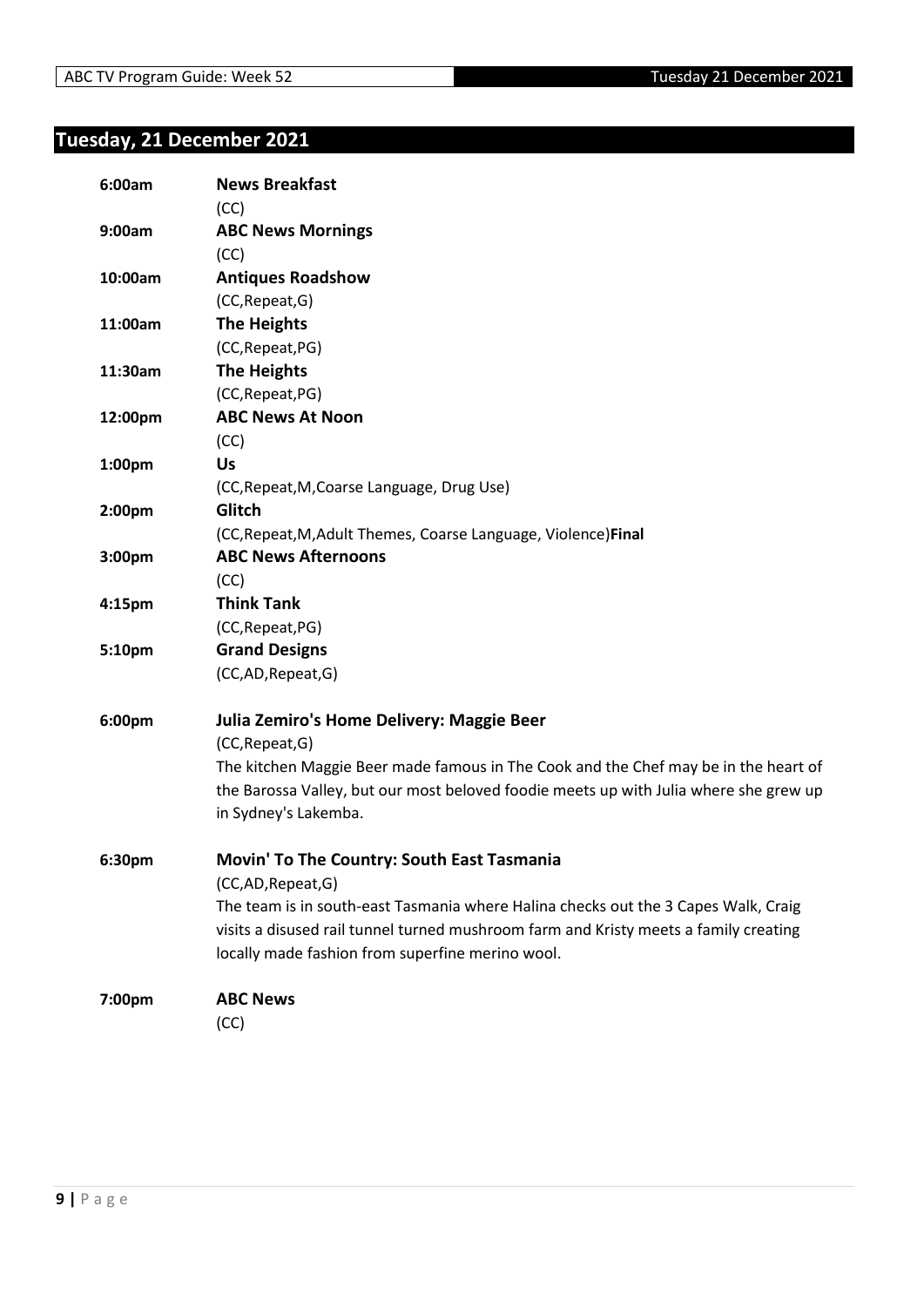| 7:30pm  | <b>Outback Ringer</b><br>(CC,AD,Repeat,PG,This program contains animal treatment that may concern some<br>viewers)<br>Clarry Shadforth has a nightmare start to the season when his herd of 400 feral bulls<br>escape from their holding yards. Can he and son Francis track and recapture them to<br>avoid a crippling loss?                                                                                         |
|---------|-----------------------------------------------------------------------------------------------------------------------------------------------------------------------------------------------------------------------------------------------------------------------------------------------------------------------------------------------------------------------------------------------------------------------|
| 8:00pm  | Anh's Brush With Fame: Layne Beachley<br>(CC, Repeat, PG)<br>World Champion Surfer Layne Beachley has overcome many emotional and physical<br>battles in her unrelenting quest for success, love and contentment. How will Anh portray<br>such a complex and driven figure?                                                                                                                                           |
| 8:30pm  | <b>Christmas In Australia With Christine Anu</b><br>(CC)<br>Celebrate Christmas with Christine Anu as she explores how Australia's melting pot of<br>traditions, cultures and faiths not only sparks festive joy, but rejoices in the kindness and<br>resilience of Australians.                                                                                                                                      |
| 9:30pm  | The Day Will And Kate Got Married<br>(CC, Repeat, PG)<br>Will and Kate's big day ushered in a new era for the monarchy as their fairytale romance<br>brought together the country, and the world. This intimate documentary allows viewers<br>to relive all the ritual and pageantry.                                                                                                                                 |
| 10:35pm | Joanna Lumley's Unseen Adventures<br>(CC,AD,Repeat,PG)<br>Much-loved travelling companion Joanna Lumley shares previously unseen travelling<br>adventures, revealing a treasure trove of unseen stories, insights into how her travel<br>programs are made and why she loves to make them.                                                                                                                            |
| 11:25pm | <b>Christmas Sounds Better This Year</b><br>(CC, Repeat, G)<br>Every Christmas the same old songs are played so we got some talented people to<br>compose new ones. In this heart-warming musical adventure we celebrate the Australian<br>Christmas spirit at its very best.                                                                                                                                         |
| 12:25am | Ho Ho Ho! Telling Christmas Tales<br>(CC, Repeat, PG, The following program is rated PG. (or G) And a special warning to<br>parents of small children, the concept of Santa Claus is not taken at all seriously in this<br>program.)<br>Here comes Christmas! Does the thought bring a smile to your dial or make you run for<br>the hills? Join some high-profile Australians for their take on an Aussie Christmas. |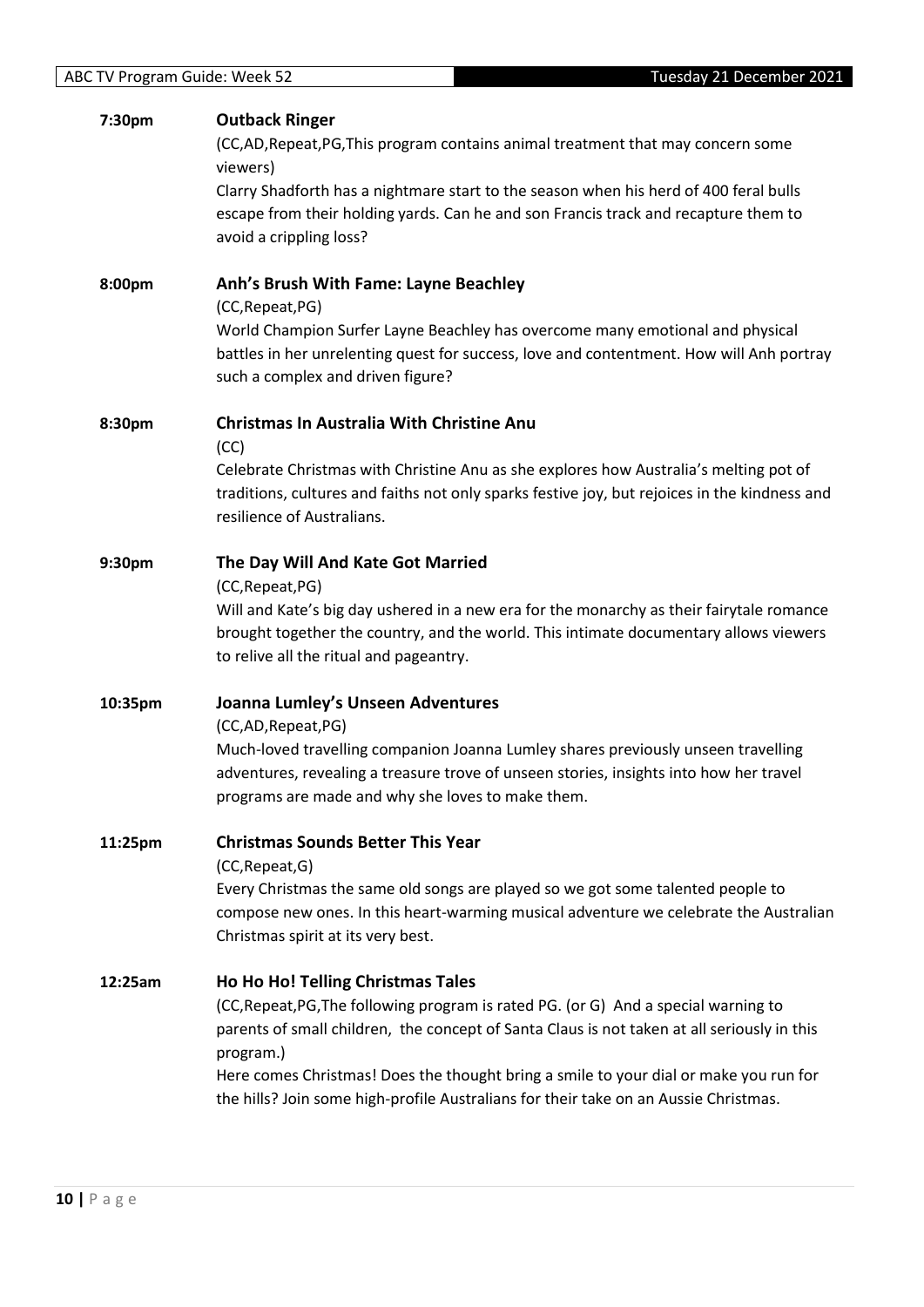#### **1:15am rage**

(MA,Rage Warning – Adult Themes, Coarse Language, Drug Use, Horror, Nudity, Sex References, Violence)

Australia's longest running music TV show, rage is home to the biggest vault of music videos from a diverse range of artists, genres and eras. We curate the best clips of all time to surprise and entertain you for hours.

**3:25am My Mother's Lost Children**

(CC,Repeat,M,Coarse Language)

An eccentric Jewish Australian family is thrown into turmoil when two stolen children reappear after 40 years. Spanning five countries, this is the story of filmmaker Danny Ben-Moshe's extraordinary family saga.

#### **4:30am Catalyst: Can Seaweed Save The World?**

(CC,Repeat,G)

Professor Tim Flannery investigates how seaweed is helping to save the world – from growing the foods of the future, helping save the reef and even combating climate change.

#### **5:25am Short Cuts To Glory: Matt Okine vs Food: Fit And Healthy**

(CC,Repeat,G)

Matt Okine visits food legend Neil Perry who creates a super quick and easy pan-fried fish; the 'Godfather' of modern Italian cuisine Stefano Manfredi makes minestrone; Alice Zaslavsky roasts vegies.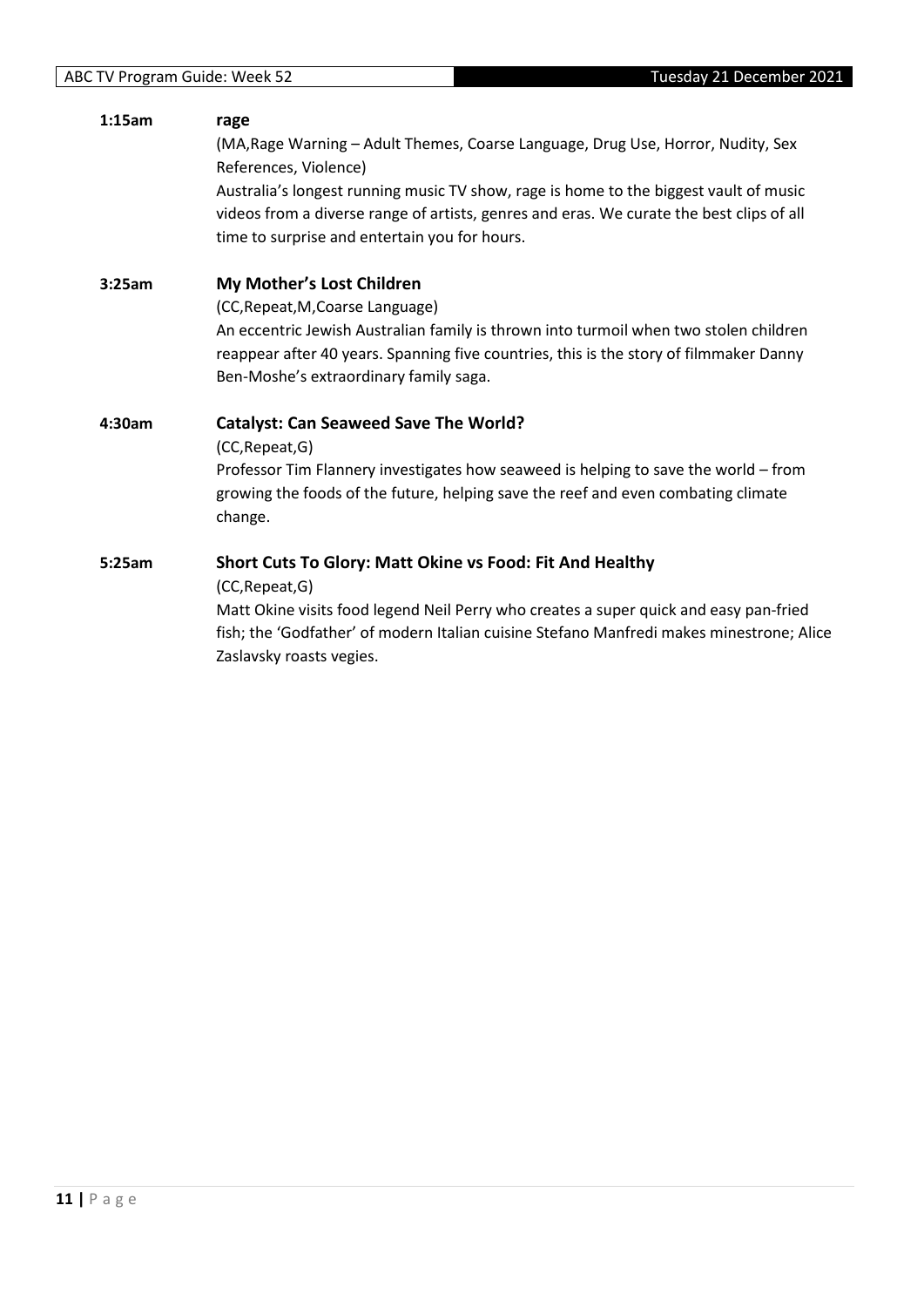## <span id="page-11-0"></span>**Wednesday, 22 December 2021**

| 6:00am  | <b>News Breakfast</b><br>(CC)                                                               |
|---------|---------------------------------------------------------------------------------------------|
| 9:00am  | <b>ABC News Mornings</b>                                                                    |
|         | (CC)                                                                                        |
| 10:00am | <b>Christmas At St Paul's</b>                                                               |
|         | (CC, Repeat, G)                                                                             |
| 11:05am | <b>The Heights</b>                                                                          |
|         | (CC, Repeat, PG)                                                                            |
| 11:30am | <b>The Heights</b>                                                                          |
|         | (CC, Repeat, PG)                                                                            |
| 12:00pm | <b>ABC News At Noon</b>                                                                     |
|         | (CC)                                                                                        |
| 1:00pm  | The Cook And The Chef: Christmas Special                                                    |
|         | (CC, Repeat, G)                                                                             |
| 1:25pm  | Anthony                                                                                     |
|         | (CC, Repeat, M, Adult Themes)                                                               |
| 3:00pm  | <b>ABC News Afternoons</b>                                                                  |
|         | (CC)                                                                                        |
| 4:00pm  | <b>Think Tank</b>                                                                           |
|         | (CC, Repeat, PG)                                                                            |
| 5:00pm  | <b>Worzel Gummidge</b>                                                                      |
|         | (CC,AD,Repeat,PG)                                                                           |
| 6:00pm  | <b>Sammy J: Full Credit to Christmas</b>                                                    |
|         | (CC, Repeat)                                                                                |
|         | It's been another year of political scandals, pandemic restrictions, and interstate         |
|         | rivalries. Sammy J looks back on the sketches that touched a nation or, at the very least,  |
|         | made them chuckle for three minutes every week.                                             |
| 7:00pm  | <b>ABC News</b>                                                                             |
|         | (CC)                                                                                        |
| 7:30pm  | <b>Outback Ringer</b>                                                                       |
|         | (CC,AD,Repeat,PG,This program contains animal treatment that may concern some               |
|         | viewers, Aboriginal and Torres Strait Islander viewers are advised that the following       |
|         | program may contain images and voices of people who have died)                              |
|         | Lach and his team set a frenetic pace to hit a catch target of 88 feral bulls. But when 21- |
|         | year-old Charlie rolls his quad bike and becomes trapped, quotas are the last thing on      |
|         | the team's minds.                                                                           |
| 8:00pm  | <b>Hard Quiz Battle of The Has Beens</b>                                                    |
|         | (CC)                                                                                        |
|         | Tom quizzes four people he believes have left their best days behind them. Tim Rogers,      |
|         | Rhonda Burchmore, Tony Armstrong and Ann-Maree Biggar in Battle of The Has Beens.           |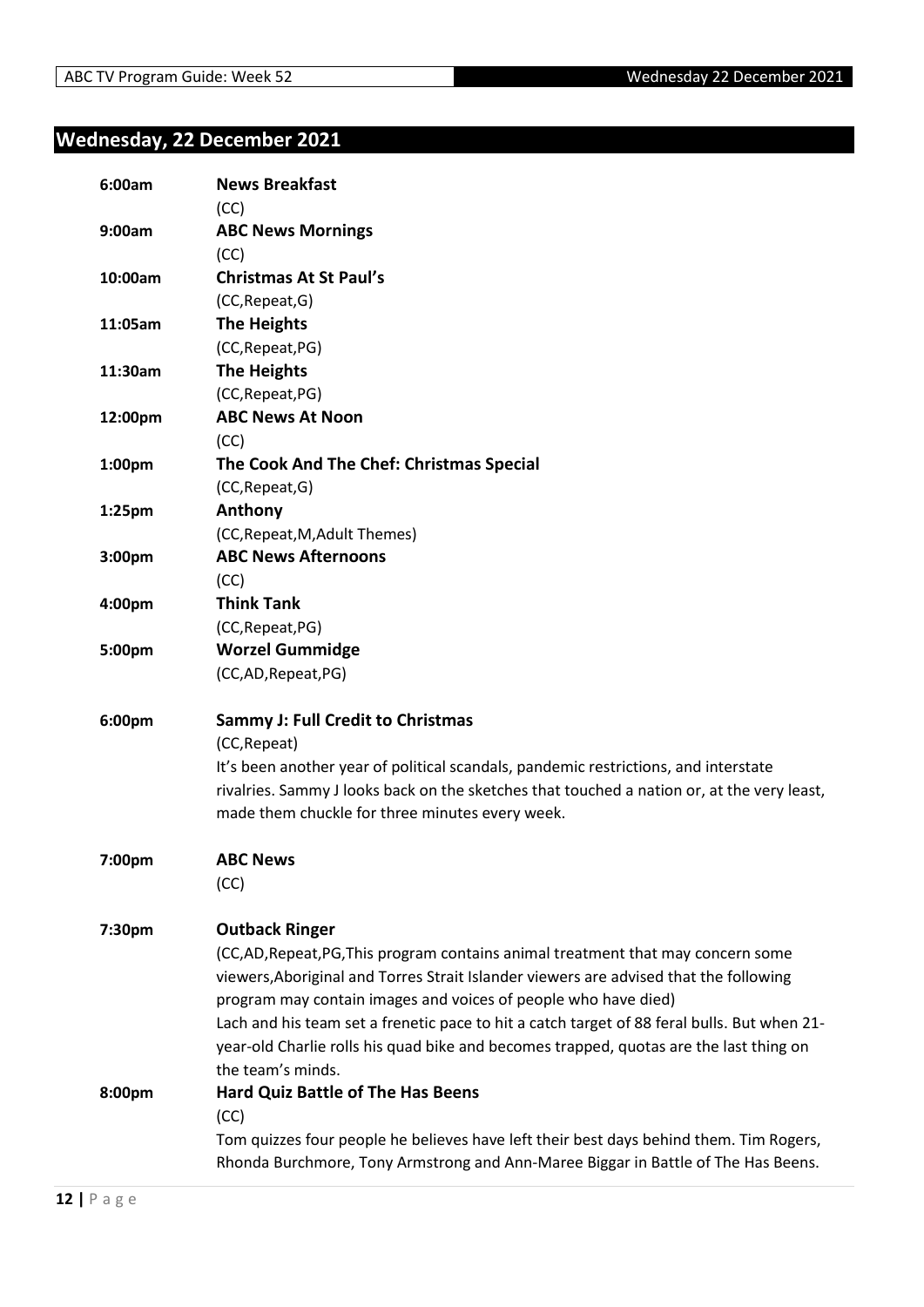| 8:30pm  | The Yearly With Charlie Pickering 2021<br>(CC)                                                                                                                                                                                                                                                                                                          |
|---------|---------------------------------------------------------------------------------------------------------------------------------------------------------------------------------------------------------------------------------------------------------------------------------------------------------------------------------------------------------|
|         | The Weekly team is back to wrap up the year in style and if 2021 felt a bit like 2020, let<br>Charlie and a cavalcade of guest stars lead you through a riotous game of spot the<br>difference! Now with added earthquake.                                                                                                                              |
| 9:30pm  | QI: Rejoice!<br>(CC, PG, Sexual References)<br>Sandi and Alan are joined by Chris McCausland, Justin Moorhouse and Holly Walsh for a<br>festive special.                                                                                                                                                                                                |
| 10:05pm | <b>Would I Lie To You At Christmas</b><br>(CC, Repeat, PG)<br>Rob Brydon is in the host's chair for a festive edition of the award-winning comedy panel<br>show. Joining team captains Lee Mack and David Mitchell are Lily Allen, Noddy Holder,<br>James Acaster and Sian Gibson.                                                                      |
| 10:35pm | <b>A Berry Royal Christmas</b><br>(CC, Repeat, G)<br>Beloved chef Mary Berry gets to know the Duke and Duchess of Cambridge. Mary's task<br>is to create and prepare recipes to serve at a party William and Kate are throwing to<br>thank those who give up their Christmas to help others.                                                            |
| 11:35pm | <b>Father Brown: The Skylark Scandal</b><br>(CC, Repeat, M, Adult Themes, Violence)<br>The Kembleford Ramblers annual outing takes a tragic turn when the local Lord is found<br>strangled.                                                                                                                                                             |
| 12:20am | <b>Silent Witness: Death Maker (Part One)</b><br>(CC, Repeat, M, Adult Themes, Violence)<br>A shocking incident on a suburban street brings back painful memories for Jack. As a<br>member of the victim's family seeks justice of their own, forensic evidence suggests the<br>involvement of a Northern Irish terror group.                           |
| 1:20am  | rage<br>(MA, Rage Warning - Adult Themes, Coarse Language, Drug Use, Horror, Nudity, Sex<br>References, Violence)<br>Australia's longest running music TV show, rage is home to the biggest vault of music<br>videos from a diverse range of artists, genres and eras. We curate the best clips of all<br>time to surprise and entertain you for hours. |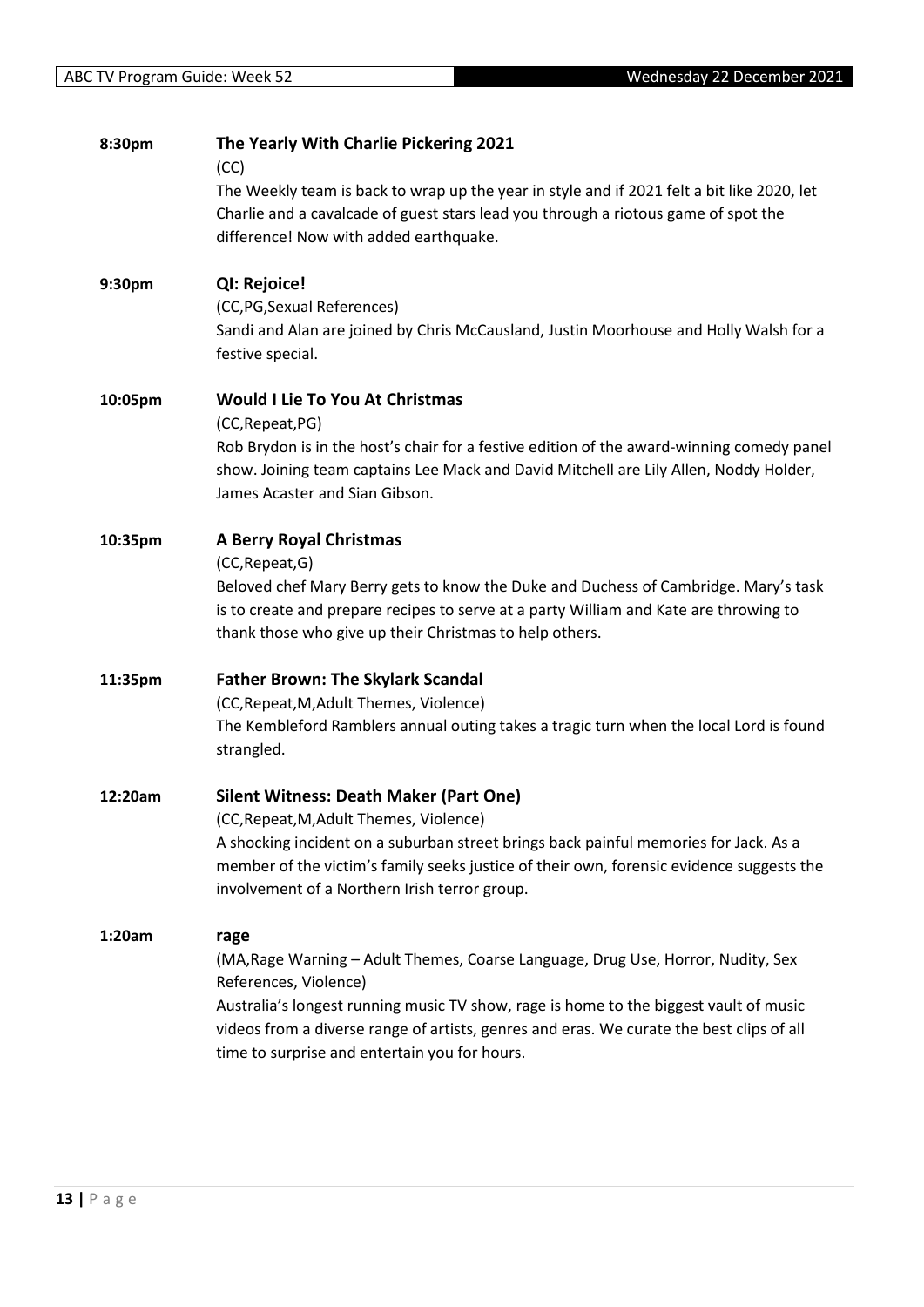| 3:30am | <b>Gardening Australia: Christmas Family Special</b><br>(CC, Repeat, G)<br>In a one hour special Costa and the Gardening Australia presenters get together to<br>celebrate the festive season, with Christmas lunch at the beautiful Werribee Mansion in<br>Victoria.                                |
|--------|------------------------------------------------------------------------------------------------------------------------------------------------------------------------------------------------------------------------------------------------------------------------------------------------------|
| 4:30am | <b>Catalyst: Closing In: The Hunt For Alien Life</b><br>(CC, Repeat, G)<br>Will we soon find evidence of alien life? Scientists are currently in the throes of an<br>unprecedented search for $ET -$ and an answer to this long-pondered question may come<br>sooner than you think.                 |
| 5:30am | <b>Short Cuts To Glory: Matt Okine vs Food: Home Takeaway</b><br>(CC, Repeat, G)<br>Takeaway is great but it can be expensive. Celebrated chef Christine Manfield makes a<br>simple veggie curry from scratch. We make a homemade stir fry, burgers, plus tips to<br>best store delicious leftovers. |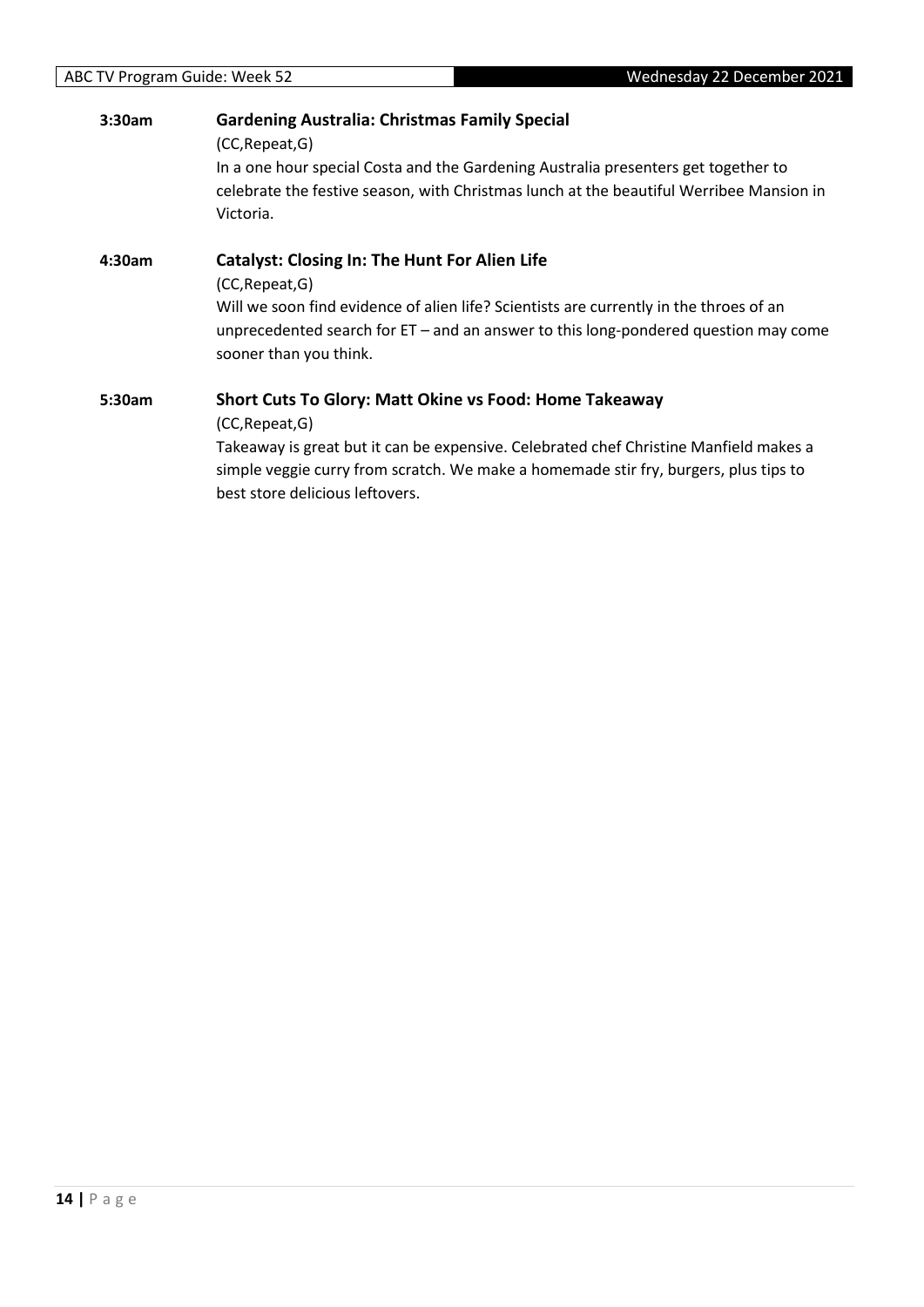## <span id="page-14-0"></span>**Thursday, 23 December 2021**

| 6:00am             | <b>News Breakfast</b>                                                                    |
|--------------------|------------------------------------------------------------------------------------------|
|                    | (CC)                                                                                     |
| 9:00am             | <b>ABC News Mornings</b>                                                                 |
|                    | (CC)                                                                                     |
| 10:00am            | Nigella's Cook, Eat, Repeat Christmas Special                                            |
|                    | (CC,AD,Repeat,G)                                                                         |
| 11:05am            | <b>The Heights</b>                                                                       |
|                    | (CC, Repeat, PG)                                                                         |
| 11:30am            | <b>The Heights</b>                                                                       |
|                    | (CC, Repeat, PG)                                                                         |
| 12:00pm            | <b>ABC News At Noon</b>                                                                  |
|                    | (CC)                                                                                     |
| 1:00pm             | <b>Maggie Beer's Christmas Feast</b>                                                     |
|                    | (CC, Repeat, G)                                                                          |
| 1:30pm             | QI                                                                                       |
|                    | (CC, Repeat, PG, Sexual References)                                                      |
| 2:00 <sub>pm</sub> | <b>Would I Lie To You At Christmas</b>                                                   |
|                    | (CC, Repeat, PG)                                                                         |
| 2:30pm             | <b>Christmas With Poh</b>                                                                |
|                    | (CC, Repeat, G)                                                                          |
| 3:00pm             | <b>ABC News Afternoons</b>                                                               |
|                    | (CC)                                                                                     |
| 4:00pm             | <b>Think Tank</b>                                                                        |
|                    | (CC, Repeat, PG)                                                                         |
| 4:55pm             | <b>Worzel Gummidge</b>                                                                   |
|                    | (CC,AD,Repeat,PG)                                                                        |
| 5:55pm             | <b>Julia Zemiro's Home Delivery</b>                                                      |
|                    | (CC, Repeat, G)                                                                          |
| 6:30pm             | Movin' To The Country: North Central Victoria                                            |
|                    | (CC,AD,Repeat,G)                                                                         |
|                    | Kristy, Halina and Craig visit North Central Victoria and meet a refugee from Wall St, a |
|                    | mother/daughter team doing fun things with rose petals, and a group of migrant women     |
|                    | creating new lives for themselves.                                                       |
| 7:00pm             | <b>ABC News</b>                                                                          |
|                    | (CC)                                                                                     |
|                    |                                                                                          |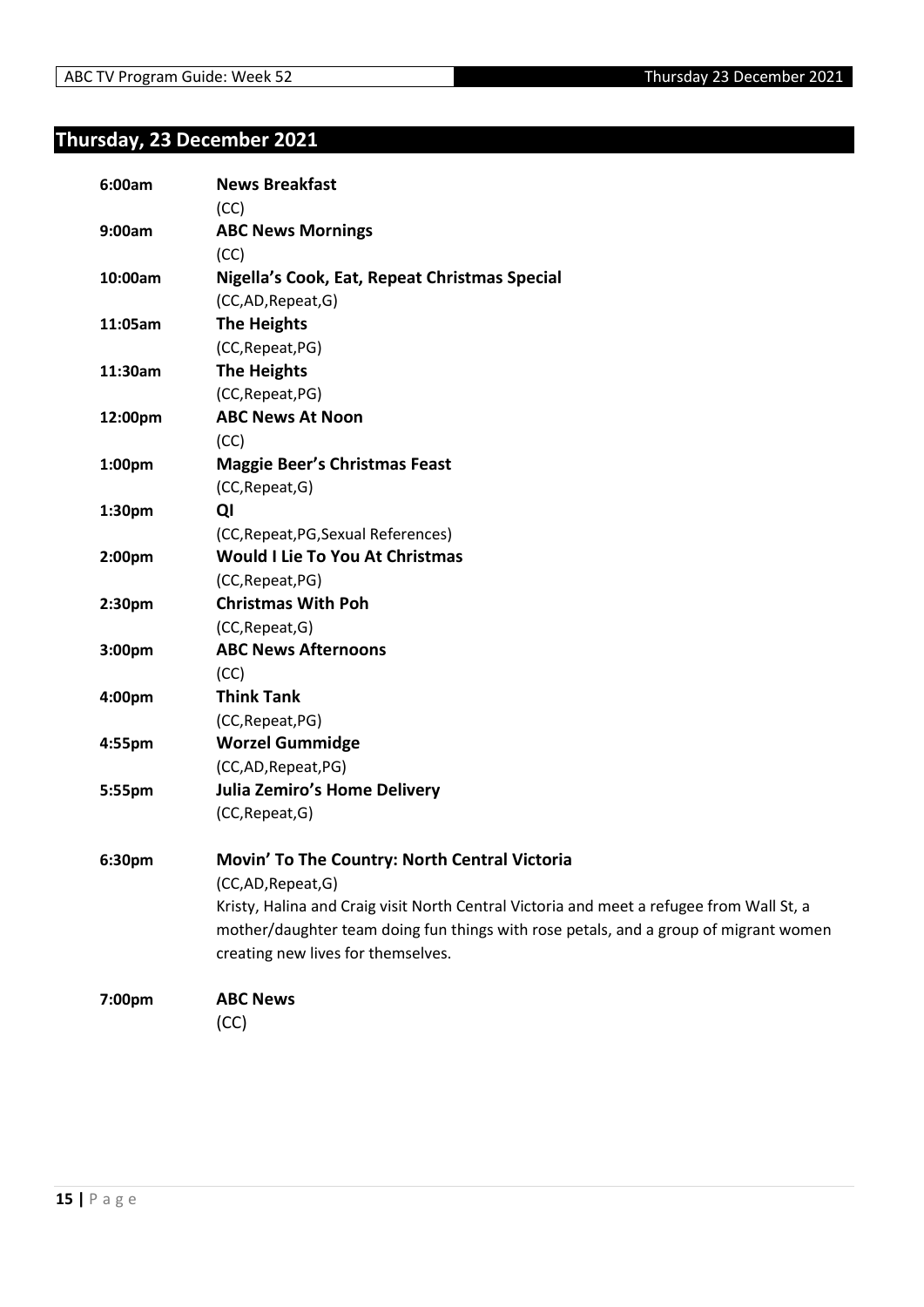| 7:30pm  | <b>Outback Ringer</b><br>(CC,AD, Repeat, PG, This program contains animal treatment that may concern some<br>viewers)<br>Kurt Hammar has built a \$40M empire over three decades of bull catching. At the<br>Katherine show, Kurt flexes his muscle with some of the most famed bull catchers in the<br>Outback. |
|---------|------------------------------------------------------------------------------------------------------------------------------------------------------------------------------------------------------------------------------------------------------------------------------------------------------------------|
| 8:00pm  | <b>Barrie Cassidy's One Plus One: Melissa Leong</b><br>(CC)<br>Melissa Leong is a very private person with a very public job. She tells Barrie about<br>feeling different, growing up with depression, and why she didn't immediately say yes<br>when offered the chance to be a judge on Masterchef.            |
| 8:30pm  | Joanna Lumley's Unseen Adventures<br>(CC,AD, Repeat, M, Coarse Language)<br>Joanna Lumley travels the length of India, before taking us back to Uzbekistan, where<br>she reveals some gory tales of the country's history and discovers the secrets of gem-<br>making.                                           |
| 9:20pm  | <b>That Christmas</b><br>(CC, Repeat, PG)<br>Eleven poignant, funny and powerful stories about Christmas like no other, told by the<br>people who lived through them. Some of the storytellers are familiar faces, some are<br>new.                                                                              |
| 10:20pm | Lucy Worsley's Christmas Carol Odyssey<br>(CC,AD, Repeat, G)<br>Historian Lucy Worsley uncovers the surprising history of our most beloved Christmas<br>carols. Were they invented to lure locals out of the pub? Why did Silent Night spread<br>round the world so fast?                                        |
| 11:20pm | <b>Call The Midwife: Christmas Special</b><br>(CC, Repeat, PG)<br>As Poplar prepares for Christmas, the nuns elect a new mother superior and help care for<br>a group of Chinese orphans. Trixie returns with her troubles behind her while Valerie<br>leads the baby ballet Christmas performance.              |
| 12:50am | Jill Bilcock: The Art Of Film Editing<br>(CC, Repeat, M, Coarse Language, Violence)<br>Focuses on the life of Jill Bilcock, one of the world's leading film artists and Academy<br>award nominated film editor. Features commentary from Cate Blanchett, Baz Luhrmann<br>and Rachel Griffiths.                   |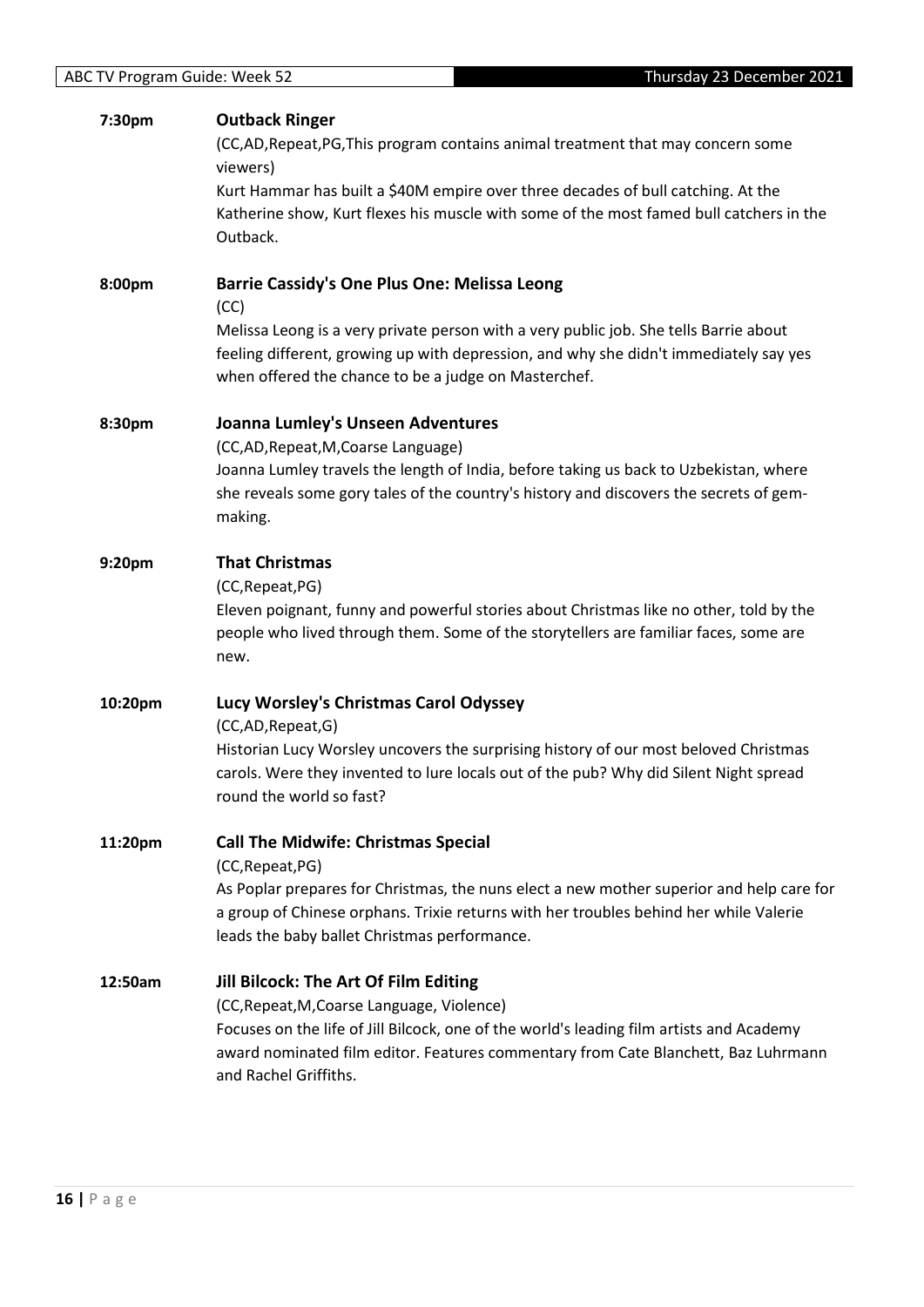| 1:20am | rage<br>(MA, Rage Warning - Adult Themes, Coarse Language, Drug Use, Horror, Nudity, Sex |
|--------|------------------------------------------------------------------------------------------|
|        | References, Violence)                                                                    |
|        | Australia's longest running music TV show, rage is home to the biggest vault of music    |
|        | videos from a diverse range of artists, genres and eras. We curate the best clips of all |
|        | time to surprise and entertain you for hours.                                            |
| 3:30am | <b>Gardening Australia: Christmas Family Special 2018</b>                                |
|        | (CC, Repeat, G)                                                                          |
|        | It's Christmas and we're excited about family time, holiday projects and getting the     |
|        | garden summer-ready! Costa and Millie build a cubby hideaway, Sophie pots up a           |
|        | succulent frame, Josh makes seed bomb bonbons.                                           |
| 4:30am | <b>Catalyst: Heartbeat: The Miracle Inside You</b>                                       |
|        | (CC, Repeat, PG, This program depicts surgical procedures)                               |
|        | Heart surgeon Dr Nikki Stamp takes us into the amazing world of our hearts - revealing   |
|        | how they function, how can we look after them and shows us the latest science she uses   |
|        | to help fix them when they go wrong.                                                     |
| 5:25am | Short Cuts To Glory: Matt Okine vs Food: Feed An Army                                    |
|        | (CC, Repeat, G)                                                                          |
|        | Dinner parties can send you into a meltdown even before guests arrive. Matt prepares a   |
|        | stress-free meal with Miguel Maestre's paella, Adriano Zumbo's chocolate brownies and    |
|        | Bridgette Hafner's beef stew.                                                            |
|        |                                                                                          |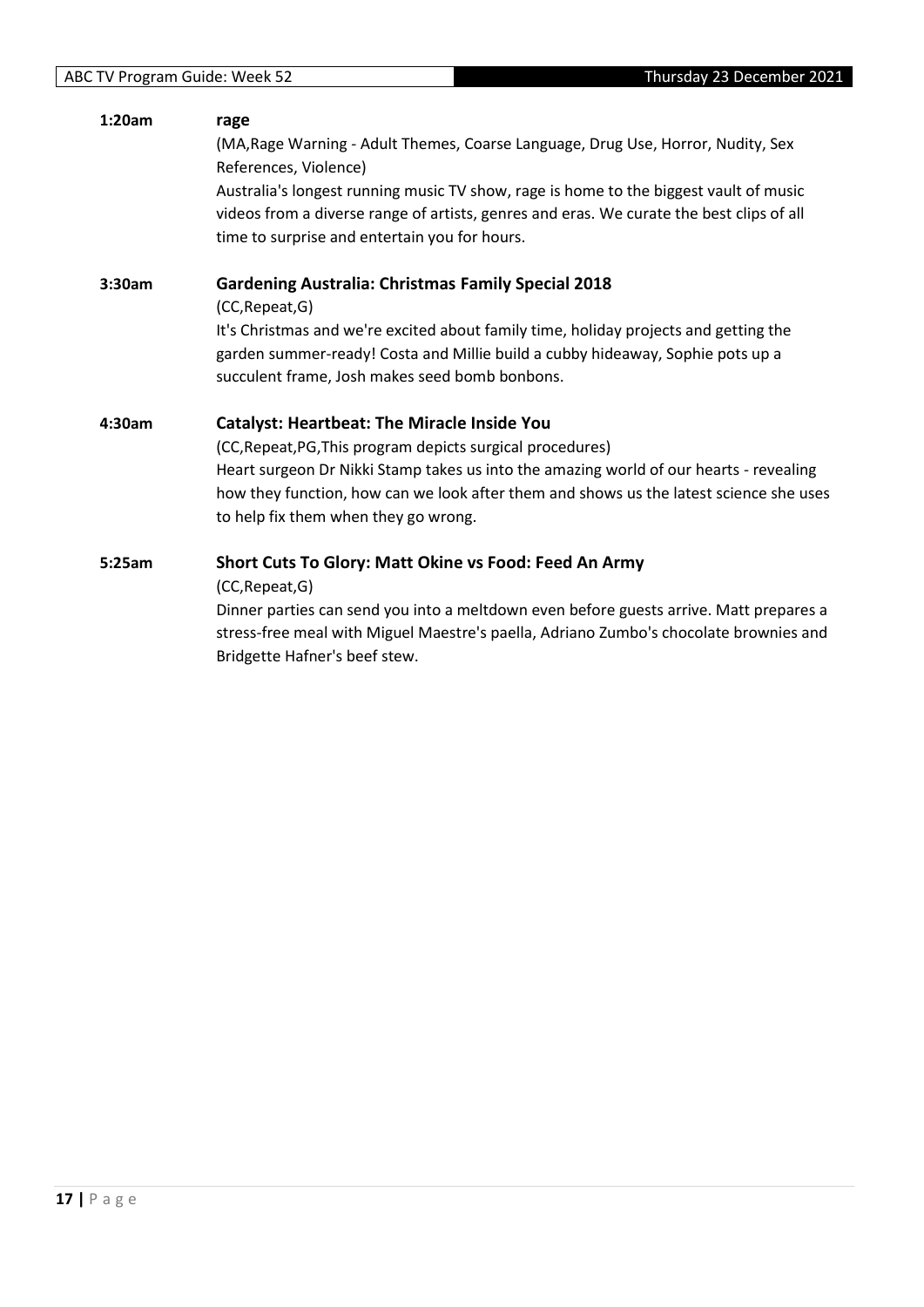## <span id="page-17-0"></span>**Friday, 24 December 2021**

| 6:00am             | <b>News Breakfast</b><br>(CC)                                                             |
|--------------------|-------------------------------------------------------------------------------------------|
| 9:00am             | <b>ABC News Mornings</b>                                                                  |
|                    | (CC)                                                                                      |
| 10:00am            | <b>Gardening Australia</b>                                                                |
|                    | (CC,AD,Repeat,G)                                                                          |
| 11:05am            | <b>The Heights</b>                                                                        |
|                    | (CC, Repeat, PG)                                                                          |
| 11:30am            | <b>The Heights</b>                                                                        |
|                    | (CC, Repeat, PG)                                                                          |
| 12:00pm            | <b>ABC News At Noon</b>                                                                   |
|                    | (CC)                                                                                      |
| 1:00pm             | <b>Barrie Cassidy's One Plus One</b>                                                      |
|                    | (CC, Repeat)                                                                              |
| 1:30pm             | <b>Call The Midwife: Christmas Special</b>                                                |
|                    | (CC,AD, Repeat, PG)                                                                       |
| 3:00 <sub>pm</sub> | <b>ABC News Afternoons</b>                                                                |
|                    | (CC)                                                                                      |
| 4:00pm             | <b>Think Tank</b>                                                                         |
|                    | (CC, Repeat, PG)                                                                          |
| 4:55pm             | <b>Worzel Gummidge</b>                                                                    |
|                    | (CC, Repeat, PG) Final                                                                    |
| 5:55pm             | <b>Julia Zemiro's Home Delivery</b>                                                       |
|                    | (CC, Repeat, G)                                                                           |
| 6:30pm             | <b>Shaun The Sheep: The Flight Before Christmas</b>                                       |
|                    | (CC,G)                                                                                    |
|                    | It's Christmas Eve at Mossy Bottom Farm when a farmhouse raid to get bigger stockings     |
|                    | inadvertently leads to Timmy going missing off the farm. Can Shaun get Timmy back         |
|                    | before he becomes someone else's favourite present?                                       |
| 7:00pm             | <b>ABC News</b>                                                                           |
|                    | (CC)                                                                                      |
| 7:30pm             | <b>Outback Ringer</b>                                                                     |
|                    | (CC,AD, Repeat, PG, This program contains animal treatment that may concern some          |
|                    | viewers)                                                                                  |
|                    | The Cooks have one day to catch the 16 bulls they need to fill their first order. Lach's  |
|                    | teammate, Scanner, is horned by a bull. With his manhood on the line, it's a nervous trip |
|                    | to the medical centre.                                                                    |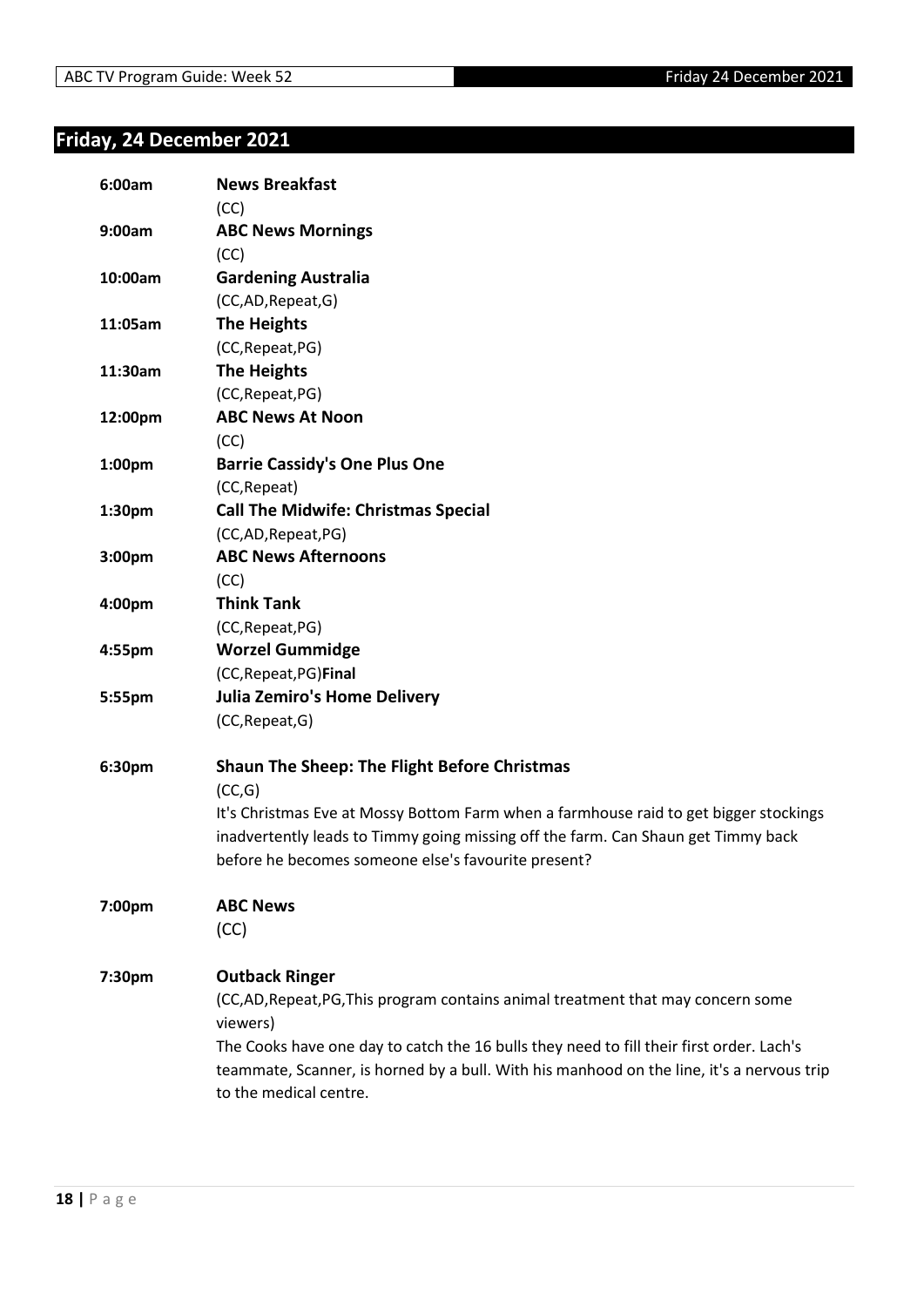| 8:00pm  | <b>Would I Lie To You?: At Christmas</b><br>(CC, Repeat, PG)<br>Rob Brydon is in the host's chair for a very special Christmas episode, including guests Jo<br>Brand, Joe Swash, Joe Lycett and Ruth Madeley join Lee Mack and David Mitchell to sort<br>the festive facts from the fibs.                                                                   |
|---------|-------------------------------------------------------------------------------------------------------------------------------------------------------------------------------------------------------------------------------------------------------------------------------------------------------------------------------------------------------------|
| 8:30pm  | <b>Midsomer Murders: Death Of The Small Coppers</b><br>(CC,AD,Repeat,M,Violence)<br>When a butterfly collector and founding member of an elite IQ society is found<br>murdered, pinned to a wall, DCI Barnaby and DS Winter are thrust into a crime that<br>impacts not only on their community but internationally.                                        |
| 10:00pm | <b>Talking Heads: The Shrine</b><br>(CC,PG)Final<br>Lorna visits the spot where Clifford's motorbike crashed, hoping for some closure. But<br>one day she finds someone else has left some flowers on the shrine.                                                                                                                                           |
| 10:30pm | QI: Quizmas<br>(CC, Repeat, PG)<br>Sandi Toksvig hosts a festive edition, joined by regular panellist Alan Davies and guests<br>Johnny Vegas, Sara Pascoe and Josh Widdicombe. Among the topics discussed are how<br>big Dumbo's ears would have to be in order to fly.                                                                                     |
| 11:00pm | <b>Sammy J: Full Credit to Christmas</b><br>(CC, Repeat)<br>It's been another year of political scandals, pandemic restrictions, and interstate<br>rivalries. Sammy J looks back on the sketches that touched a nation or, at the very least,<br>made them chuckle for three minutes every week.                                                            |
| 12:00am | rage<br>(MA, Rage Warning - Adult Themes, Coarse Language, Drug Use, Horror, Nudity, Sex<br>References, Violence)<br>Your weekend begins with an all-night music video marathon. Rage brings you new<br>music, emerging and independent Australian artists, plus classic hits, party favourites<br>and songs you've never heard but will fall in love with. |
| 5:00am  | rage<br>(CC, PG)<br>Keep the party vibe going as the sun comes up with continuous music videos, from new<br>releases to classics and the songs we've long forgotten.                                                                                                                                                                                        |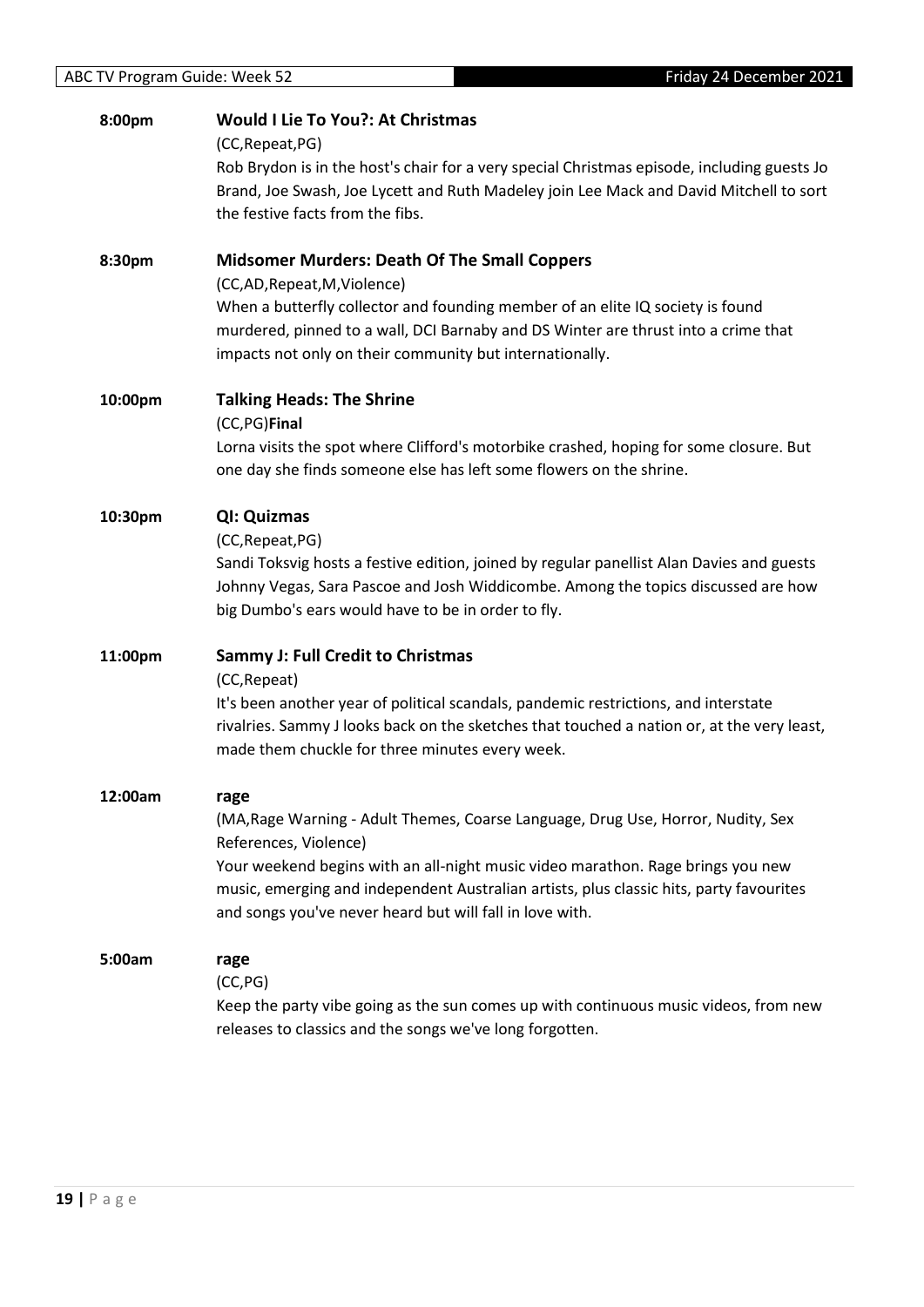## <span id="page-19-0"></span>**Saturday, 25 December 2021**

| 6:00am  | rage<br>(CC, PG)<br>Your weekend starts here as rage counts down the hottest music videos of the week,<br>with the latest chart toppers and brand new hit predictions.                                                                                                                       |
|---------|----------------------------------------------------------------------------------------------------------------------------------------------------------------------------------------------------------------------------------------------------------------------------------------------|
| 9:00am  | <b>ABC News Summer</b><br>(CC)<br>Stay in touch with the latest news across the summer with the day's top stories, breaking<br>news and up-to-the minute information from Australia's most trusted source of<br>independent news. Presented by Casey Briggs.                                 |
| 9:30am  | The Pope's Christmas Mass 2021<br>(CC,G)<br>Pope Francis delivers the annual Christmas Mass from the Vatican.                                                                                                                                                                                |
| 11:30am | <b>Maggie Beer's Christmas Feast</b><br>(CC, Repeat, G)<br>Maggie invites some special guests to the ultimate Australian Christmas feast under the<br>gum trees in the beautiful surroundings of her own property in the Barossa Valley.                                                     |
| 12:00pm | <b>ABC News Summer</b><br>(CC)<br>Stay in touch with the latest news across the summer with the day's top stories, breaking<br>news and up-to-the minute information from Australia's most trusted source of<br>independent news. Presented by Casey Briggs.                                 |
| 12:30pm | <b>A Berry Royal Christmas</b><br>(CC, Repeat, G)<br>Beloved chef Mary Berry gets to know the Duke and Duchess of Cambridge. Mary's task<br>is to create and prepare recipes to serve at a party William and Kate are throwing to<br>thank those who give up their Christmas to help others. |
| 1:30pm  | Lucy Worsley's Christmas Carol Odyssey<br>(CC,AD,Repeat,G)<br>Historian Lucy Worsley uncovers the surprising history of our most beloved Christmas<br>carols. Were they invented to lure locals out of the pub? Why did Silent Night spread<br>round the world so fast?                      |
| 2:30pm  | <b>Would I Lie To You?: At Christmas</b><br>(CC, Repeat, PG)<br>Rob Brydon is in the host's chair for a very special Christmas episode, including guests Jo<br>Brand, Joe Swash, Joe Lycett and Ruth Madeley join Lee Mack and David Mitchell to sort<br>the festive facts from the fibs.    |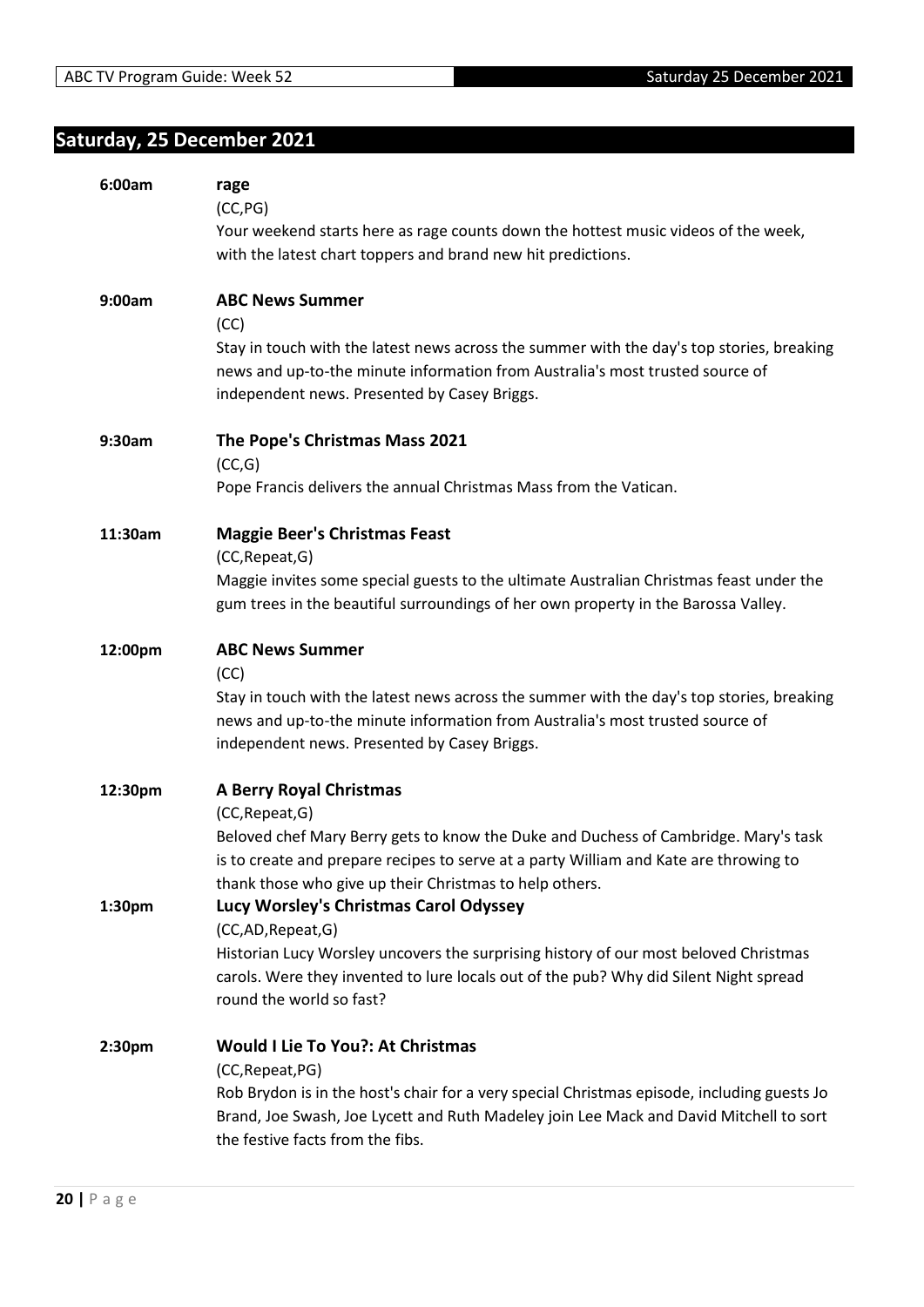|         | Saturday 25 December 2021<br><b>ABC TV Program Guide: Week 52</b>                                                                                                                                                          |  |
|---------|----------------------------------------------------------------------------------------------------------------------------------------------------------------------------------------------------------------------------|--|
| 3:00pm  | <b>Hard Quiz Battle of The Has Beens</b><br>(CC, Repeat)                                                                                                                                                                   |  |
|         | Tom quizzes four people he believes have left their best days behind them. Tim Rogers,<br>Rhonda Burchmore, Tony Armstrong and Ann-Maree Biggar in Battle of The Has Beens.                                                |  |
| 3:30pm  | <b>Christmas In Australia With Christine Anu</b><br>(CC, Repeat)                                                                                                                                                           |  |
|         | Celebrate Christmas with Christine Anu as she explores how Australia's melting pot of<br>traditions, cultures and faiths not only sparks festive joy, but rejoices in the kindness and<br>resilience of Australians.       |  |
| 4:30pm  | <b>Midsomer Murders: The Christmas Haunting</b><br>(CC, Repeat, PG)                                                                                                                                                        |  |
|         | DCI Barnaby and new sidekick DS Charlie Nelson investigate the case of a man stabbed<br>with a sword during a party at a 'haunted' manor.                                                                                  |  |
| 6:00pm  | The Penguin King With David Attenborough<br>(CC, Repeat, G)                                                                                                                                                                |  |
|         | The Penguin King's story is often comical, sometimes tragic, and ultimately triumphant: a<br>rite of passage set on one of the earth's last great wildernesses.                                                            |  |
| 7:00pm  | <b>ABC News on Christmas Day</b>                                                                                                                                                                                           |  |
|         | (CC)<br>A special national edition of ABC News at 7PM on Christmas Day, bringing you the day's<br>top stories and the latest news from across Australia and around the globe. Presented by<br>Dan Bourchier.               |  |
| 7:30pm  | <b>TBA</b>                                                                                                                                                                                                                 |  |
| 7:40pm  | <b>TBA</b>                                                                                                                                                                                                                 |  |
| 9:40pm  | <b>Call The Midwife</b><br>(CC, Repeat, PG)<br>It's Spring time, and with extra help needed in Poplar, Mother Mildred decides to send<br>Sister Frances and Sister Hilda to Nonnatus House, where they will live and work. |  |
| 10:40pm | <b>Father Brown: The Honourable Thief</b><br>(CC, Repeat, PG)                                                                                                                                                              |  |
|         | When Lady Felicia's home comes under threat, Father Brown is forced to seek help from<br>an unlikely ally. (Final)                                                                                                         |  |